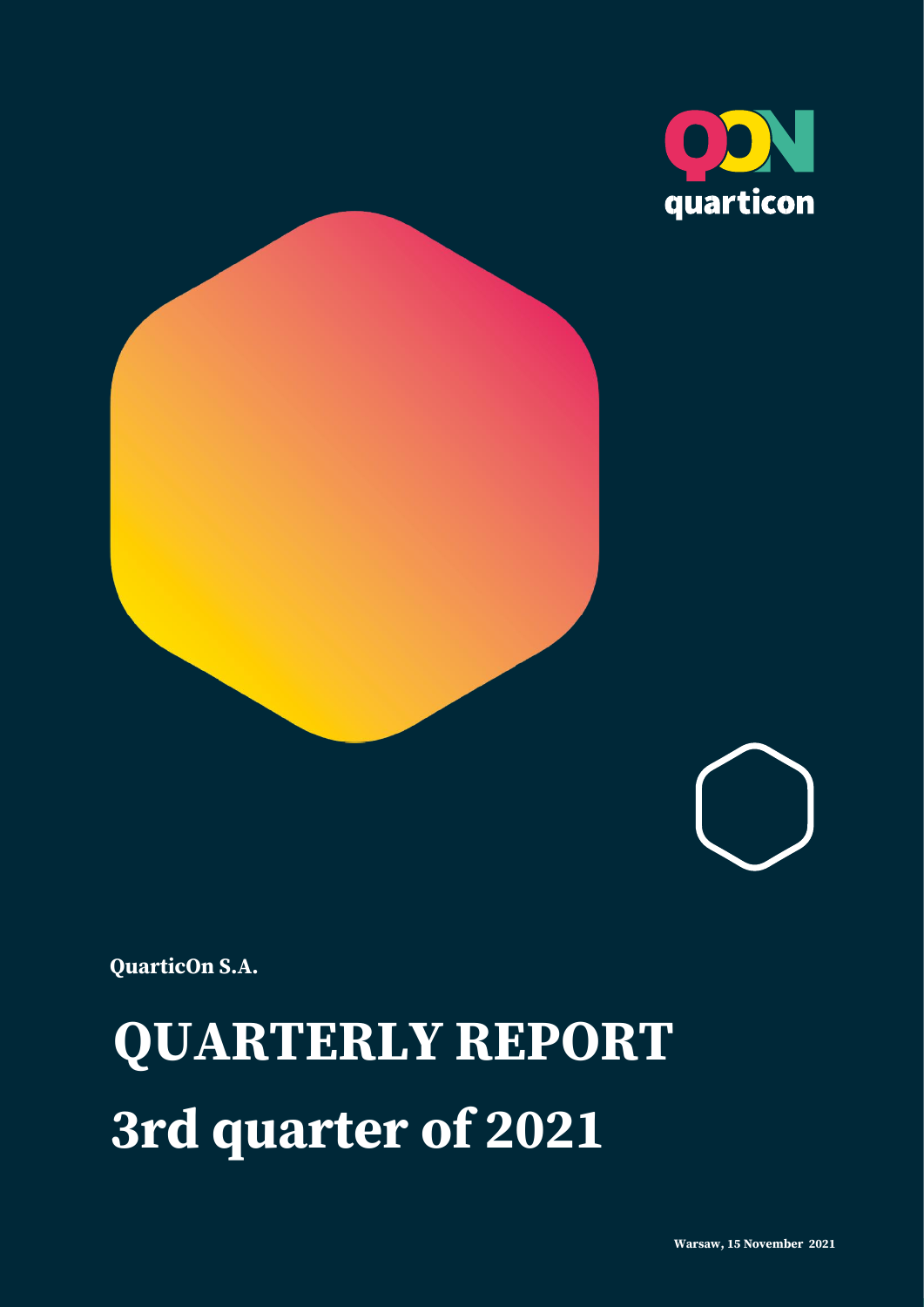# **Table of contents**

| 9.7 Principles adopted for drawing up of the financial statement  22 |
|----------------------------------------------------------------------|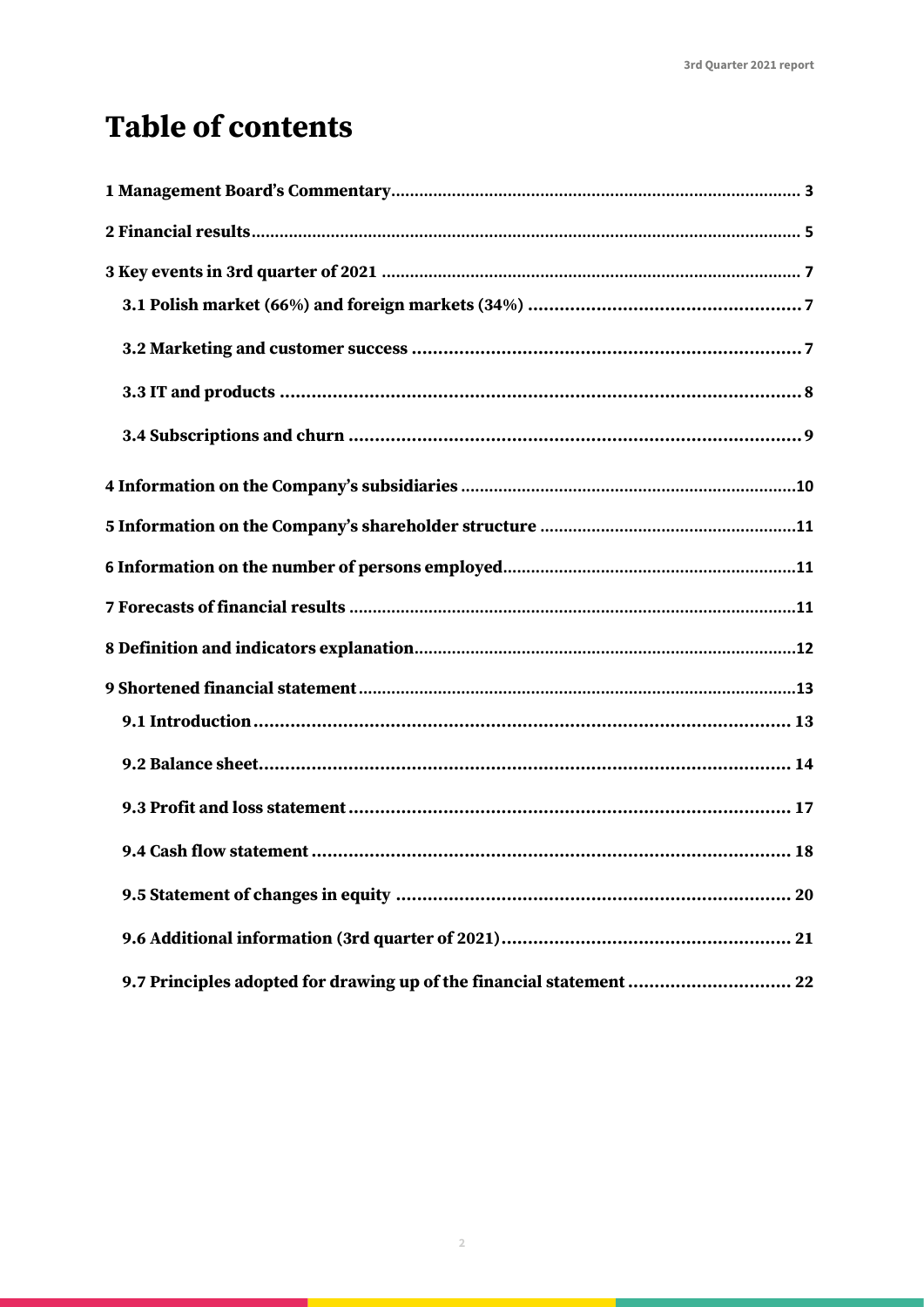## <span id="page-2-0"></span><sup>1</sup> **Management Board's Commentary**

### **Ladies and Gentlemen,**

QuarticOn's (further The Company, Issuer, QuarticOn) third quarter of 2021 was above all marked by two strategically important events – qualifying an innovative development project for co-financing from EU funds and the start of a strategic options review.

**In preparation for the strategic options review**, we have conducted market change and market competition analysis, as well as examined our service portfolio and our development plans resulting from the insights gained in this way. Following the changes made in previous periods, such as, in particular, the cost optimization carried out or the continuous improvement of our products, we believe that QuarticOn is well-positioned to undertake efforts to accelerate its growth. We are considering various options, from pulling in a strategic investor, to a merger or acquisition, to finding a strategic partner that would provide a valuable addition to QuarticOn's offering. As of the day of this Report, the most likely scenario involves an acquisition, for which a Letter of Intent (see: ESPI Current Report No 17/2021) has already been signed. The company we're negotiating with provides best-in-class marketing automation solutions and a customer data platform, representing an excellent functional addition to our existing range. Based on feedback from selected customers to whom we presented our consolidated offering, we know this is a good idea. Talks with the shareholders of the acquired company are still in progress, we consider to convene an Extraordinary General Meeting in mid-December, which should adopt an issue of shares for the purposes of a possible takeover (the intention of the Company is to issue new shares to the current shareholders of the acquired Company in exchange for its shares).

**An alternative solution**, which is we are considering in our review of strategic options, involves the possibility of signing a strategic partnership agreement with a selected foreign marketing automation and customer data platform provider, under which we would deliver that provider's services on a white-label basis as part of our product package.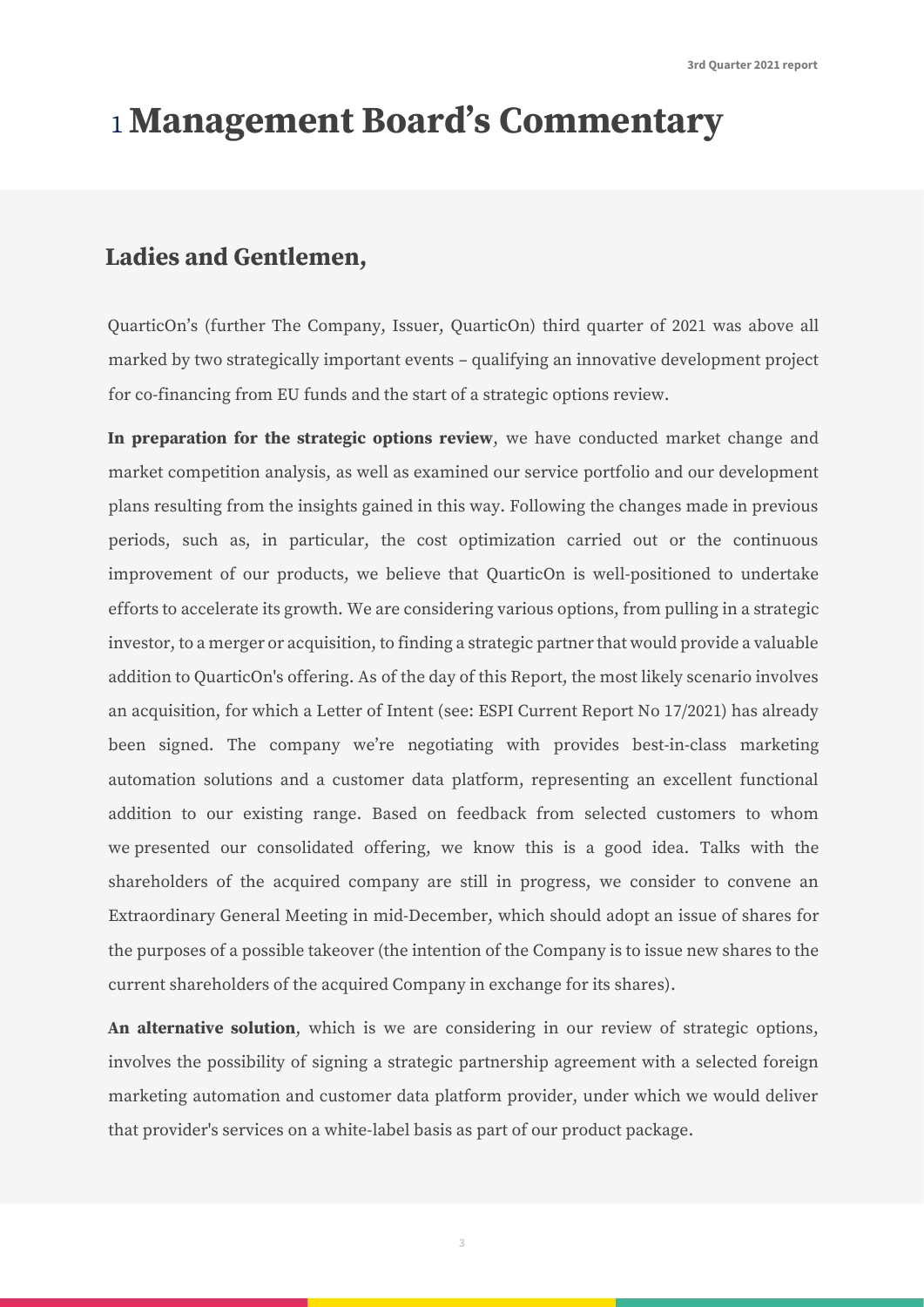**"Personal Fashion Stylist"** is another of our projects that got a major push forward in the third quarter. It is a fashion marketplace technology based entirely on **AI algorithms** designed to replace the "conventional" fashion stylist. Since QuarticOn is now processing the product ranges of several dozen fashion stores, we will also be able to provide the solution to the B2C market. We had started conceptual work on this project earlier, but a major breakthrough came with the decision to grant QuarticOn EU funding for designing AI-based Fashion Stylist algorithms. The whole project is estimated to cost over EUR 1.36 million (PLN 6.3 million), including EUR 1.04 million (PLN 4.7 million) of recommended EU funding. We believe that by implementing this project, we will create a second business pillar for the Company. This is because the new solution will be universal for the sales market, while also being intended for the fashion industry, the biggest segment of e-commerce, and sold in both the B2B and B2C channels (through a mobile app). We will give you more details about the project once we have signed an agreement with the National Centre for Research and Development (NCBR).

In terms of sales, over 4% increase in relation to the previous year is not fully satisfactory for us. This was mainly due to the exceptionally quiet summer period. September proved to be a much more intensive month in terms of commercial talks and preparations for signing contracts.

As the Management Board we will use our best efforts to have the Company complete the strategic options review by Q4 2021, choosing the single most preferential scenario that will become a strong driver for QuarticOn's growth in the years to come. We also hope to sign an agreement with NCBR in Q4 2021 to launch a project we believe holds the largest development potential in QuarticOn's history.

#### **Management Board of QuarticOn S.A.**

aior (bork

**Paweł Wyborski** Founder President of the Management Board

44 Copyrig

**Michał Giergielewicz** Member of the Board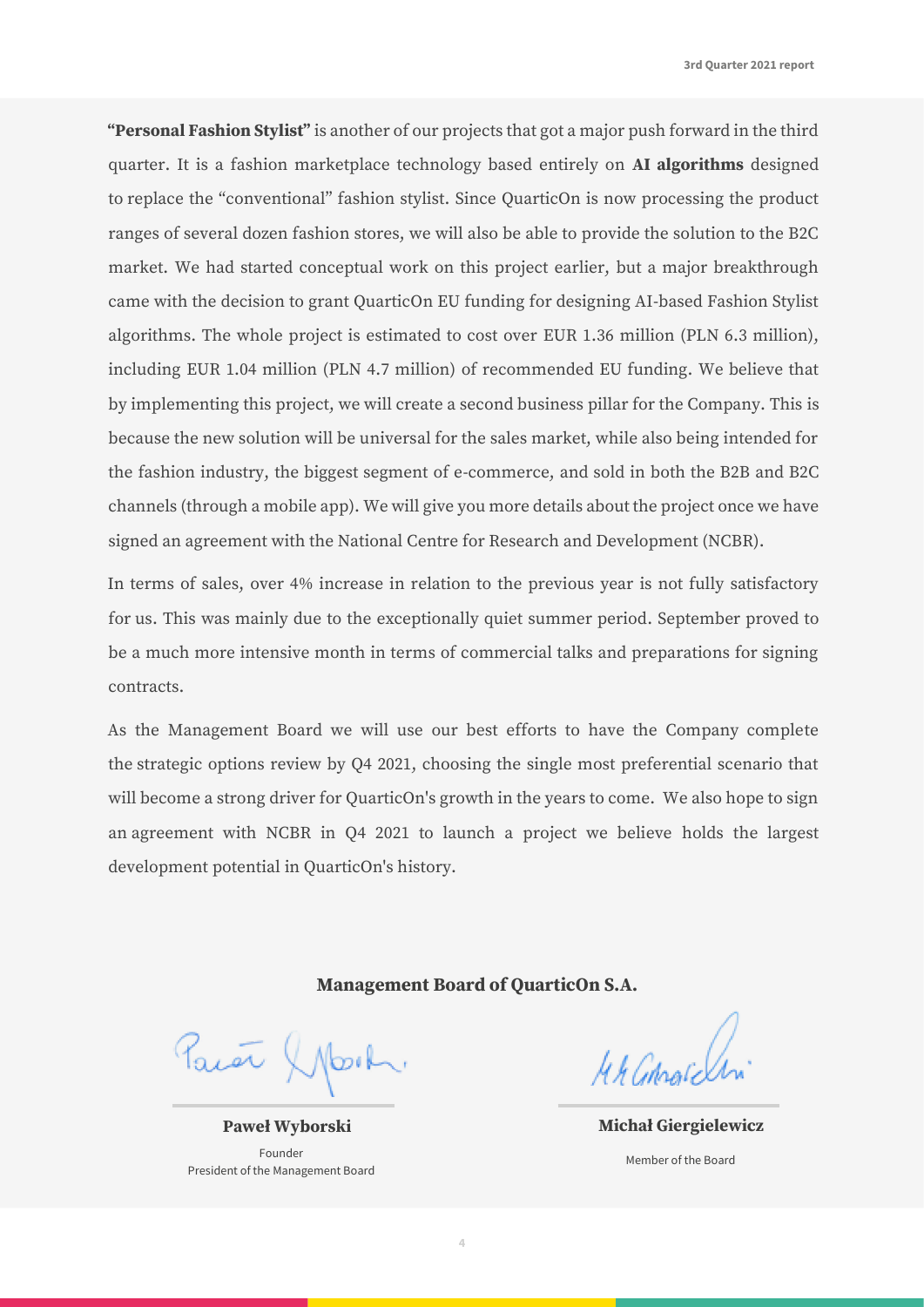# <span id="page-4-0"></span><sup>2</sup>**Financial results**

As already mentioned in the preceding part of this Report, the summer period in Q3 is for the Company usually the weakest in terms of sales. This year was no exception, with sales dropping by - 9% in 3<sup>rd</sup> quarter relative to the previous quarter. And this was the main reason behind the poorer EBITDA performance quarter-on-quarter, with operating costs remaining essentially at the same level (a decrease of EUR 7.9k). It is important to note here that we are in the last phase of our cost optimisation project (launched last year), and we should see its effects in Q4 2021.

### **Selected data from Profit and loss statement**

**'000 Euro**

| <b>Profit and loss statement</b>               | <b>IIIQ 2020</b> | <b>IIQ 2020</b> | <b>IIIQ 2021</b> | <b>IIIQ 2021 vs</b><br><b>IIIQ 2020</b> | <b>IIIQ 2021 vs</b><br><b>IIQ 2021</b> |
|------------------------------------------------|------------------|-----------------|------------------|-----------------------------------------|----------------------------------------|
| Net revenue from sales                         | 209.0            | 235.5           | 213.5            | 4.5                                     | $-22.0$                                |
| Operating expenses excl. depreciation & amort. | $-213.7$         | $-290.6$        | $-282.7$         | $-69.0$                                 | 7.9                                    |
| EBITDA (based on result on sales)*             | $-4.7$           | $-55.1$         | $-69.2$          | $-64.5$                                 | $-14.1$                                |
| EBIT (operating result)                        | $-146.3$         | $-185.6$        | $-196.8$         | $-50.5$                                 | $-11.2$                                |
| <b>Net result</b>                              | $-157.6$         | $-197.8$        | $-208.5$         | $-50.9$                                 | $-10.7$                                |

\* EBITDA – calculated based on 'result on sales' for monthly and quarterly results and based on 'result on operating activities' for annual results

### **Selected data from the balance sheet and cash flow statement**

| <b>Balance sheet</b>                                 | As of<br>30.09.2021 | As of<br>30.09.2020 |
|------------------------------------------------------|---------------------|---------------------|
| Fixed assets                                         | 1 1 6 0.8           | 1 3 3 7 . 1         |
| - including intangible and legal assets              | 1 1 5 8 . 1         | 1 3 3 3 . 0         |
| Current assets                                       | 312.6               | 473.7               |
| - including short-term investments (excl. overdraft) | 8,0                 | 3.7                 |
| <b>Total Assets</b>                                  | 1473.4              | 1810.8              |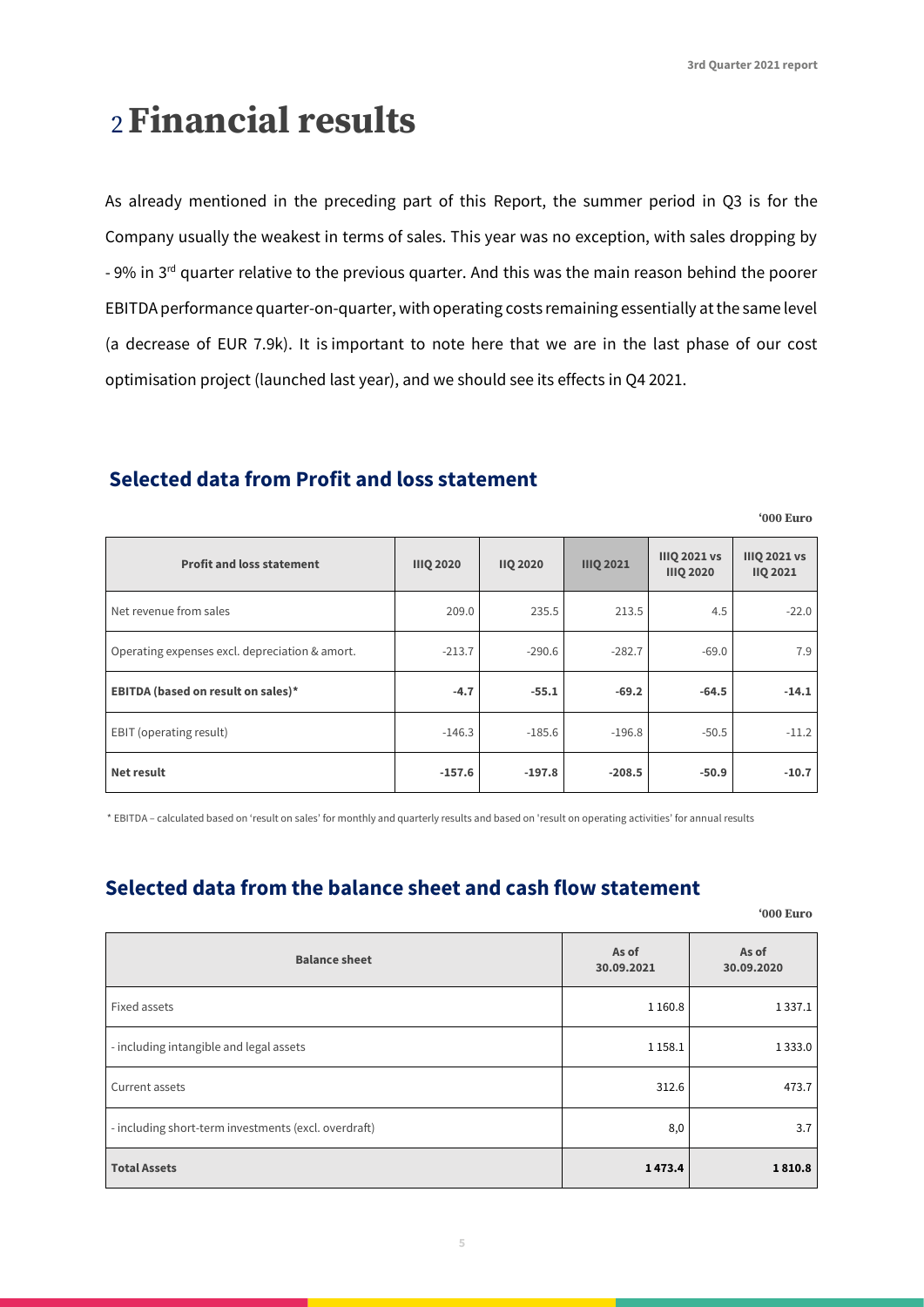| <b>Balance sheet</b>                       | As of<br>30.09.2021 | As of<br>30.09.2020 |
|--------------------------------------------|---------------------|---------------------|
| Equity                                     | 96.7                | 828.1               |
| Liabilities and provisions for liabilities | 1376.7              | 982.7               |
| - including short term liabilities         | 882.6               | 565.5               |
| <b>Total Liabilities</b>                   | 1473.4              | 1810.8              |

| <b>Cash Flow</b>                        | <b>Cum 2021</b> | <b>Cum 2020</b> |
|-----------------------------------------|-----------------|-----------------|
| Net profit (loss)                       | $-572.8$        | $-541.0$        |
| Net cash flow from operating activities | 97.9            | 105.6           |
| Net cash flow from financial activities | 31.4            | 55.7            |
| Cash closing balance                    | 8.0             | 3.7             |

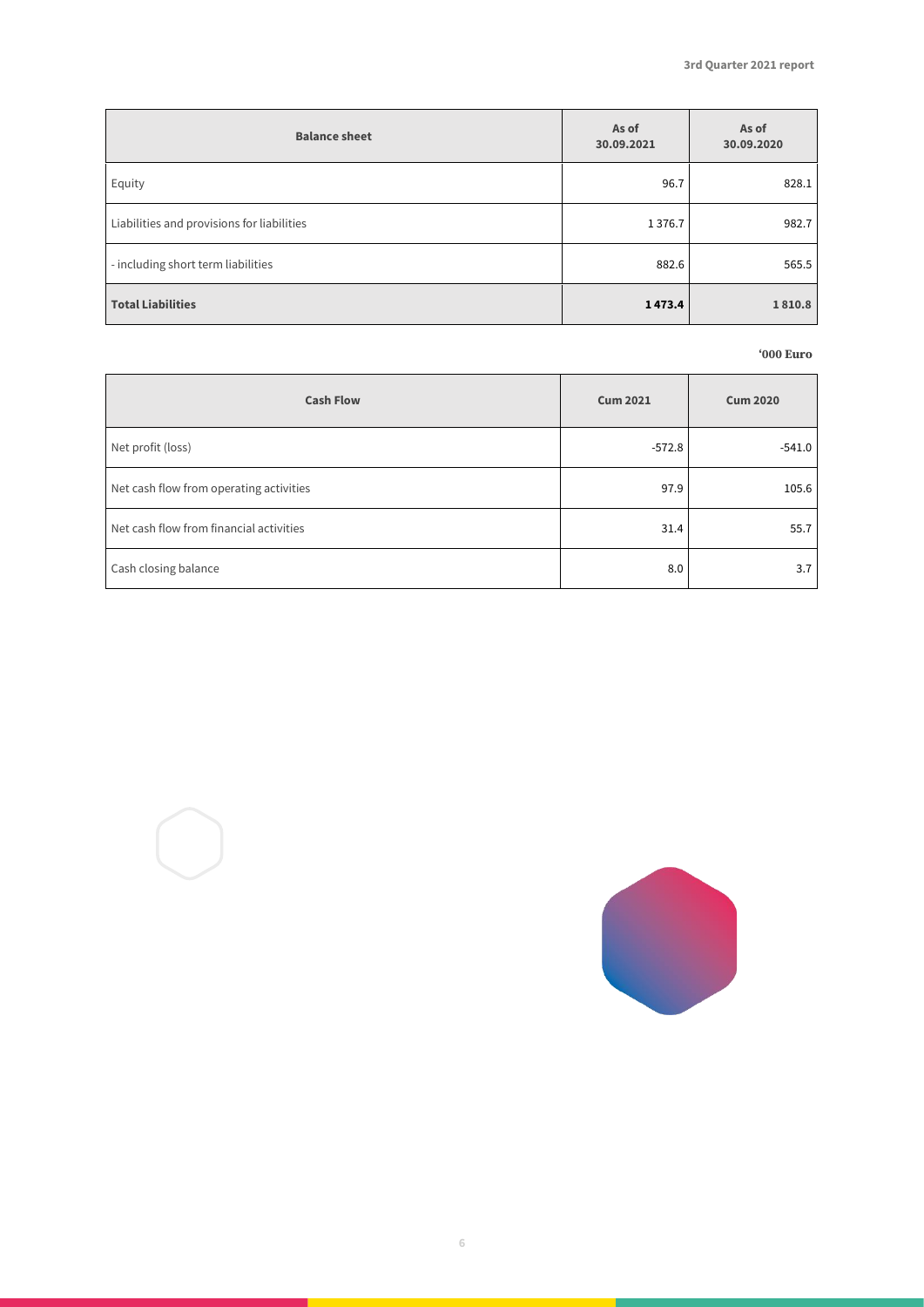# <span id="page-6-0"></span><sup>3</sup>**Key events in 3rd quarter of 2021**

### <span id="page-6-1"></span>3.1 **Polish market (66%) and foreign markets (34%)**

The summer months are a usually slower period for the e-commerce business. QuarticOn's Q3 2021 performance was not surprising, then, since traditionally it has always been the weakest period of the year, with poorer financial performance than in all the other quarters. Most online stores and their personnel go down a gear in these months. After the 2020 pandemic we could clearly feel that our customers needed to make up for the lost time. With managers and decision-makers being widely unavailable, it was much more difficult to arrange meetings and hold negotiations. In September, however, as in the previous years, the situation began to go back to normal and our negotiation processes were back in high gear. Nevertheless, the finalization of new contracts is already ahead of the next quarter and we expect that then we will be able to inform about positive changes in sales.

In Q3 2021 QuarticOn's recommendations system represented more than 60% of our new sales, the remaining portion being mainly attributable to SmartSearch. What our customers expect the most, however, is a Customer Data Platform – an integrated system offering three critical categories of services. QuarticOn's prospective acquisition (as noted, a Letter of Intent has been signed) will add to QuarticOn's offering, and following consolidation we will deliver just that solution. It is highly anticipated in Poland and beyond, with especially strong interest being expressed by Czech and Slovak customers. It is also worth highlighting that a large majority of our competitors are unable to offer such a rich system all in a single product package. The potential acquisition-related integration will certainly help to boost QuarticOn's sales, offering a unique, attractive value for e- commerce service providers.

### <span id="page-6-2"></span>3.2 **Marketing and customer success**

For the Marketing Department the third quarter of 2021 was marked mainly by continued efforts to build QuarticOn's brand awareness in the e-commerce community. One of them involved a webinar entitled **"How to meet the expectations of e-commerce managers? An inside look at modern technology."** It was addressed to those whose everyday responsibilities at work involved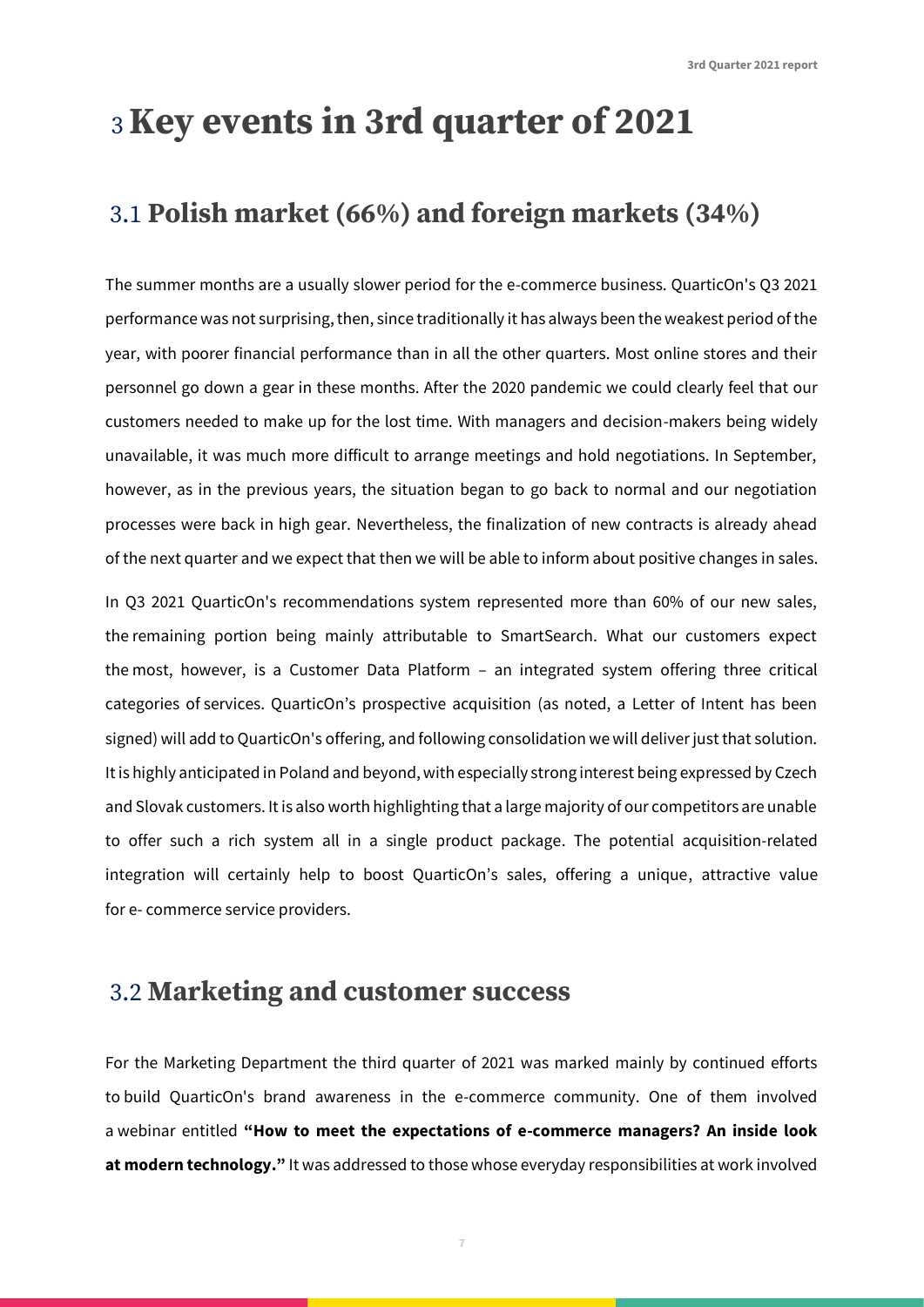contact with e-commerce customers and who wanted to meet their expectations. The webinar aimed to help them to go in the right direction and effectively embrace technology to grow their online business. The event was widely promoted on social media and through QuarticOn's corporate newsletter. A recording of the webinar can be watched here: [https://www.youtube.com/watch?v=u-jdZG-C4Gc.](https://www.youtube.com/watch?v=u-jdZG-C4Gc)

In addition, the Company prepared an expert article on Ideo Force's (a marketing agency) website dealing with the features that can effectively shorten the distance between the customer and the product (link: [https://www.ideoforce.pl/akademia/funkcjonalnosci-ktore-skracaja-odleglosc-klient](https://www.ideoforce.pl/akademia/funkcjonalnosci-ktore-skracaja-odleglosc-klient-produkt-w-sklepie-online,598.html)[produkt-w-sklepie-online,598.html](https://www.ideoforce.pl/akademia/funkcjonalnosci-ktore-skracaja-odleglosc-klient-produkt-w-sklepie-online,598.html)), and also participated in the "Lunch with e-commerce" industry conference (link[: https://www.ideoforce.pl/lunch-z-e-commerce/](https://www.ideoforce.pl/lunch-z-e-commerce/) ).

These marketing efforts in the virtual space helped to put QuarticOn on numerous lists mentioning it as an expert company – these included lists by: Puls Biznesu, Futurology and AdMonkey.

We have also started working on restructuring the contents of our website to facilitate clear communication with customers, expedite updates and support SEO. We expect this project to be completed by the end of this year.

QuarticOn has also finished working on a case study based on its services for Wittchen S.A. This material will be published in Q4 2021.

The third quarter saw the addition of the Czech language to the Help Center platform (the Czech market is the second biggest sales market for QuarticOn). We have had a range of teaching and technical materials translated, as well as materials that help to get the most of our products.

As in the previous periods, in addition to its dedicated quarterly tasks, the Marketing Department maintained ongoing communication with QuarticOn's customers both on social media and through the newsletter, and also added new articles and manuals to HelpCenter's resources.

### <span id="page-7-0"></span>3.3 **IT and products**

In the previous quarter of 2021 we recorded an 11% decrease (relative to the previous quarter) in the number of our Customers' operations. The decrease was for SmartSearch searches and frame views in Recommendations. Conversely, we saw an increase in the volume of mails sent through the Marketing Automation service.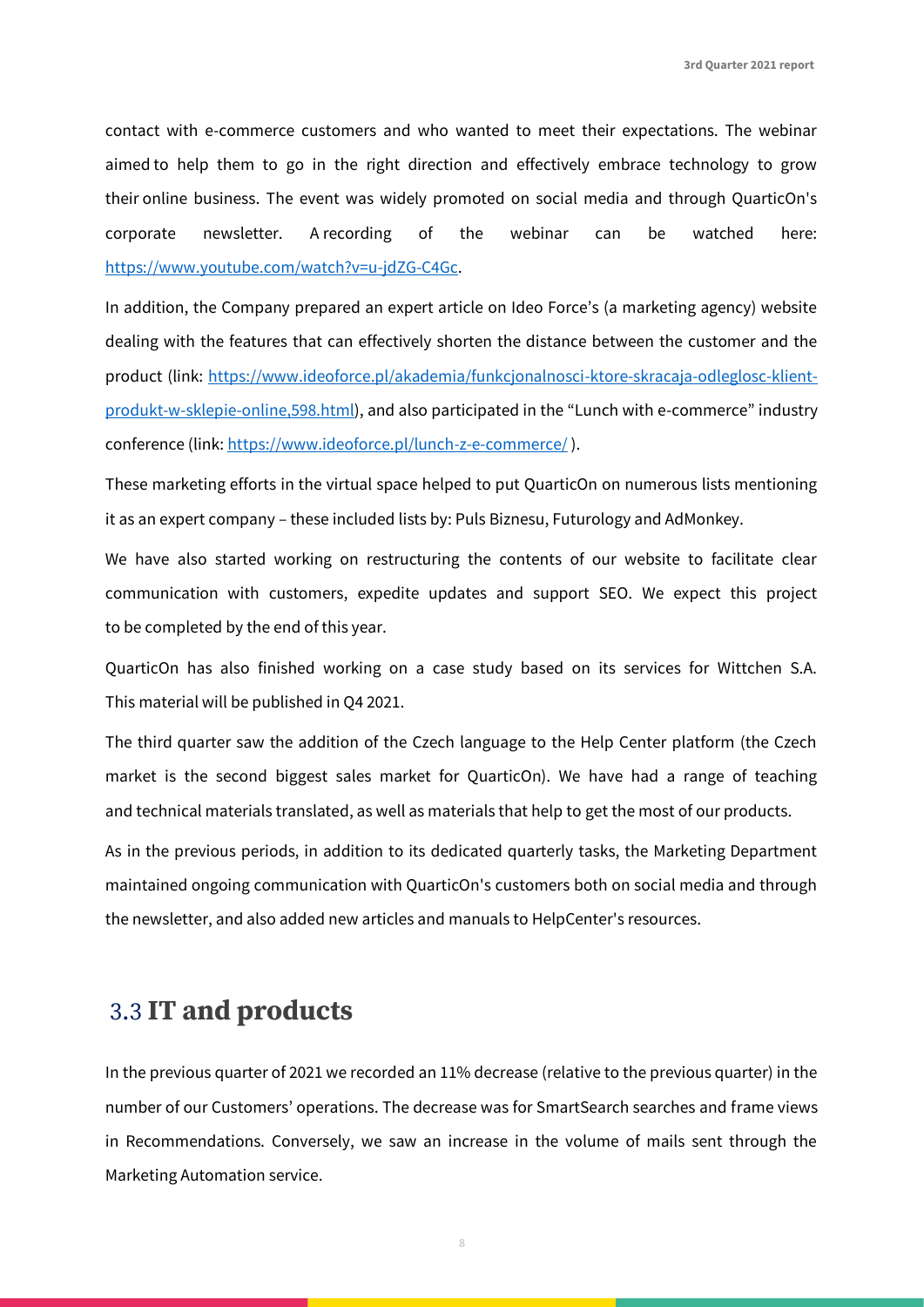| Smart Search searches:          | 44.5 million  | $-22^{10}$ % |
|---------------------------------|---------------|--------------|
| Frames view in Reko:            | 838.2 million | -11%         |
| Mailing - Marketing Automation: | 28.8 million  | +25%         |

As well as deploying our solutions for new Customers and improving existing tools, the IT team developed and deployed new product features, including primarily:

- Marketing automation: the newsletter sending process has been optimised to allow customers to opt for or against an MA campaign, a module has been prepared for integration with IAI and MailChimp systems, and our module designed for managing multiple marketing consents has been optimised.
- SmartSearch our module designed to monitor SmartSearch feed data has been expanded, and the autocomplete feature has been optimised.

## <span id="page-8-0"></span>3.4 **Subscriptions and churn<sup>2</sup>**

In Q3 QuarticOn achieved sales from **317 subscriptions average monthly**, with an average amount of EUR 220.7 each.

The churn rate in Q3 2021 was 2.3% and was higher than in previous periods (an effect of termination of periodic contracts with several clients).



<sup>&</sup>lt;sup>1</sup> In comparison to previous quarter

<sup>&</sup>lt;sup>2</sup> Churn - indicator showing loss of revenues as a result of customers churn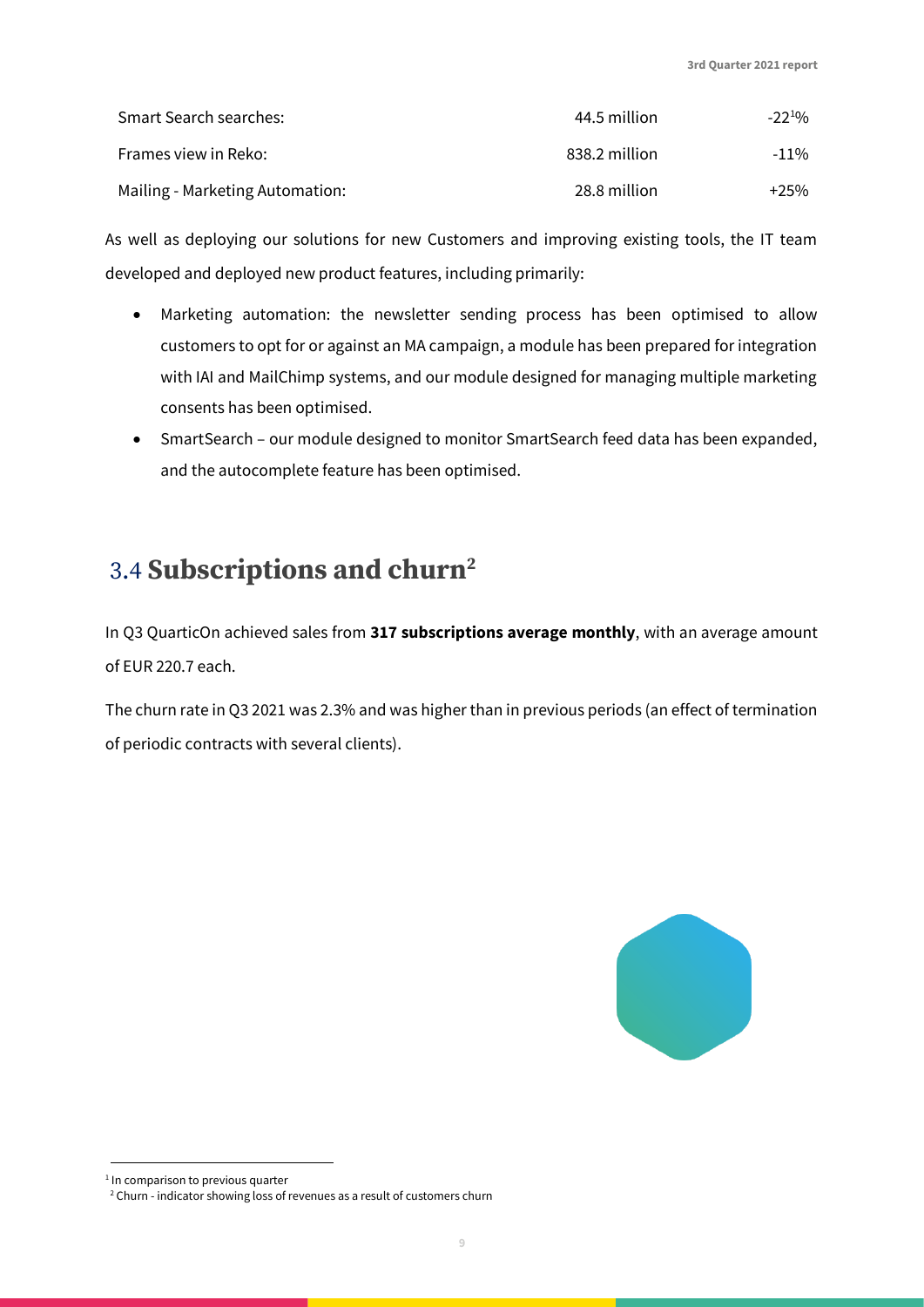# <span id="page-9-0"></span><sup>4</sup> **Information on the Company's subsidiaries**

The Company holds 50% of shares in the company, a share in a shareholder company in QuarticOn (Shanghai) Company Ltd., which is not related to business work and has no significant influence on the company's operations.

The remaining 50% of the capital share in the above-mentioned the company is vested in Wan Sheng Asia Ltd based in Road Town in the British Virgin Islands. The company's initial capital was set at 118 thousand Euro. The value of liabilities and assets is also EUR 118k. Neither party paid the relevant shares and the Company did not start its activities. Therefore, the revenues and costs of the above-mentioned the companies at the end of the third quarter of 2021 amounted to EUR 0.

On March 19, 2019, QuarticOn Ltd. with its seat in London was registered. QuarticOn S.A. is a 100% shareholder in the share capital of this and has the same share of votes.

As at the date of the report, QuarticOn Ltd. did not increase its operating activities, the revenues and costs of which at the end of the third quarter of 2021 amounted to GBP 0. The company's liabilities and assets are £ 1000.

Therefore, QuarticOn is released from the obligation to consolidate the subsidiaries, pursuant to art. 58 paragraph 1 of the Accounting Act.

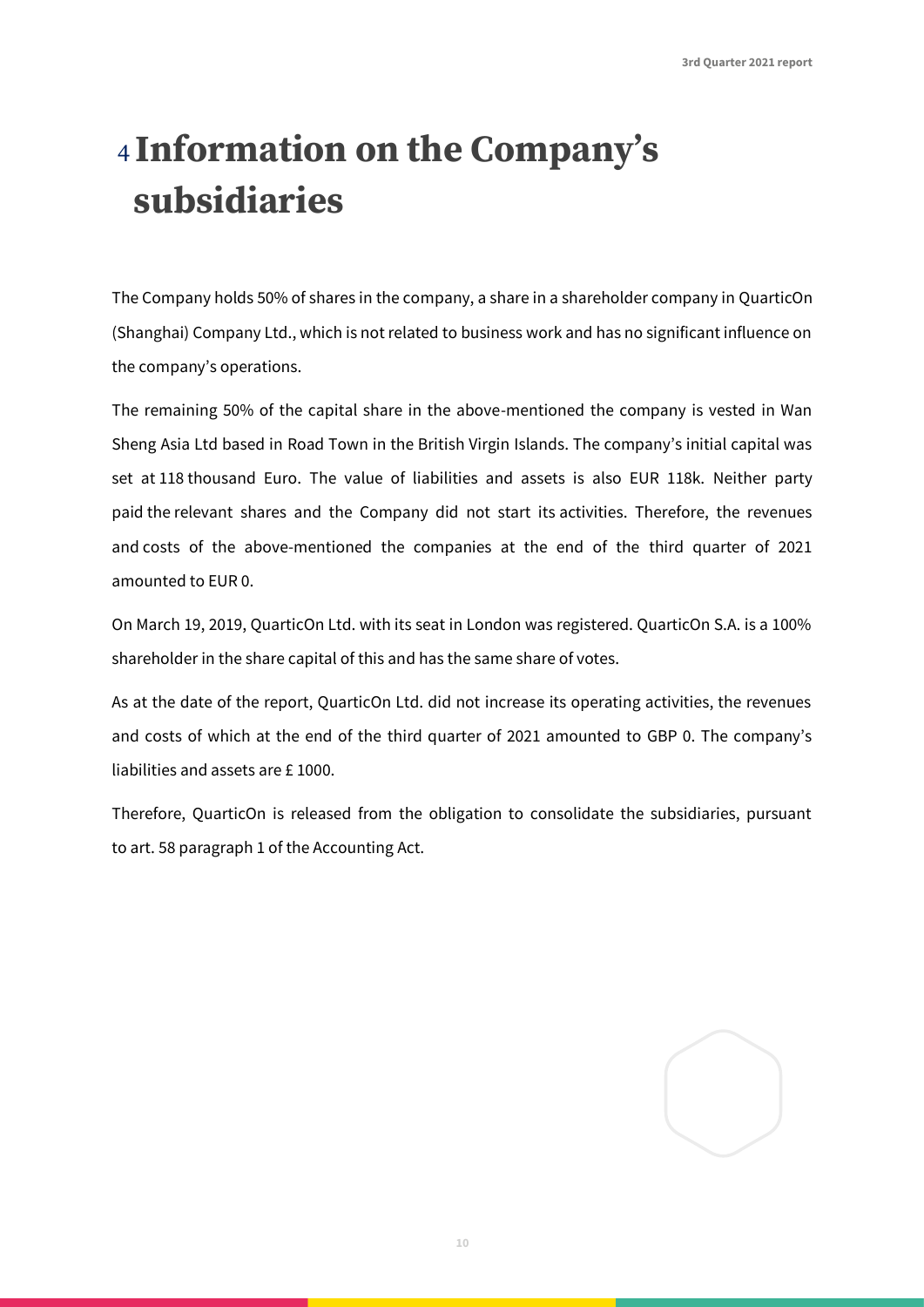# <span id="page-10-0"></span><sup>5</sup> **Information on the Company's shareholder structure**

Based on the best knowledge of the Company, the share the shareholding structure of QuarticOn S.A. as of the date of publication of this report, on 15'th November 2021, it is as follows:

| Shareholder                      | Number of<br>stocks* | <b>Share</b> |
|----------------------------------|----------------------|--------------|
| Venture FIZ                      | 251 000              | 17.9%        |
| CBNC Capital Solutions Ltd.      | 180 000              | 12.8%        |
| Paweł Wyborski                   | 185 261              | 13.2%        |
| Q Free Trading Limited           | 123 500              | 8.8%         |
| <b>ACATIS Investment KVG mbH</b> | 134 100              | 9.5%         |
| Kamil Cisło                      | 100 000              | 7.1%         |
| Paulina Zamojska                 | 70574                | 5.0%         |
| Others **                        | 359 865              | 25.6%        |
| <b>Total</b>                     | 1404300              | 100.0%       |

\* including class A, B, C, D, E and F share series

\*\* including key employees (ESOP)

# <span id="page-10-1"></span><sup>6</sup> **Information on the number of persons employed**

At the end of September 2021, the Company employed or cooperated with 25 persons (counted on a full-time basis) including those having a contract of employment, contract of mandate or those with B2B contracts.

**11**

# <span id="page-10-2"></span><sup>7</sup> **Forecasts of financial results**

The company did not published forecasts of financial results for year 2021.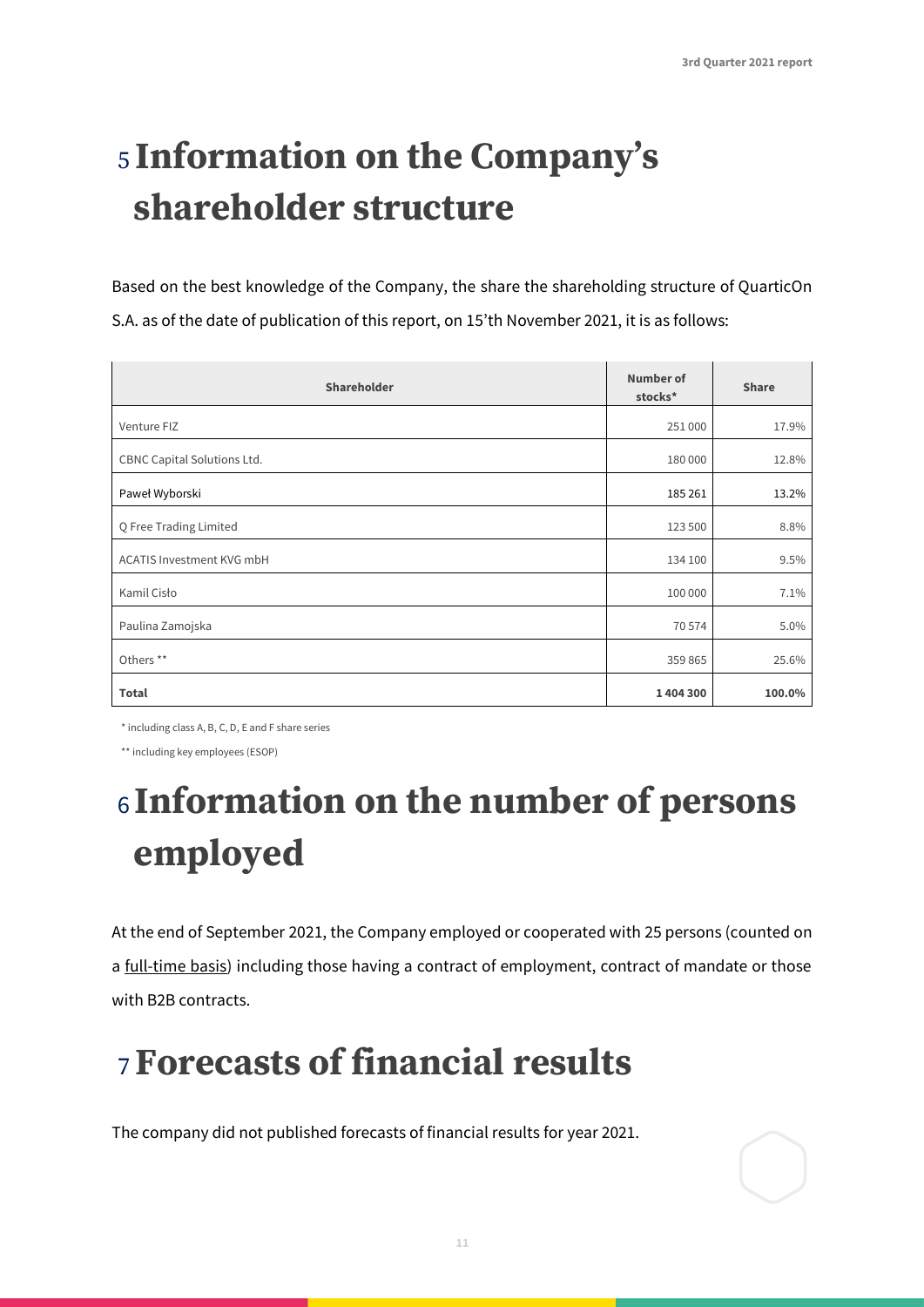# <span id="page-11-0"></span><sup>8</sup> **Definition and indicators explanation**

| Indicator*                                        | <b>Source</b>                      | <b>Method of calculation</b>                                                                                                                                      | <b>Usefulness</b>                                                                                                                                                                                                                                                                                                                                                                                                                                        |
|---------------------------------------------------|------------------------------------|-------------------------------------------------------------------------------------------------------------------------------------------------------------------|----------------------------------------------------------------------------------------------------------------------------------------------------------------------------------------------------------------------------------------------------------------------------------------------------------------------------------------------------------------------------------------------------------------------------------------------------------|
| EBITDA (as profit on<br>sales)                    | Accounting<br>system               | Profit on sales plus depreciation                                                                                                                                 | This indicator is used by QuarticOn for quarterly<br>reporting - it is an approximate figure for profit<br>from the Company's direct current business,<br>which excludes any one-off accounting events<br>(e.g. write-offs, revaluations of some reserves,<br>typically made once a year at the end of<br>December and covering an entire year, or past<br>periods). Consequently, monthly or quarterly<br>results are more comparable in the short term |
| <b>EBITDA</b> (as operating<br>profit)            | Accounting<br>system               | Operating profit plus depreciation<br>(reduced by interest charges and<br>taxes)                                                                                  | QuarticOn uses this indicator for annual<br>reporting. It reflects the Company's profit from<br>its direct business, including any write-offs and<br>revaluations of reserves for other operating<br>revenues and costs over a given year                                                                                                                                                                                                                |
| Churn rate                                        | Accounting and<br>invoicing system | Total latest-month revenue from<br>customers who stopped using the<br>Company's services in the previous<br>month relative to the previous<br>month's total sales | This indicator provides an approximate figure for<br>sales lost due to customers' leaving the<br>Company. While there is no single benchmark,<br>the lower the rate, the better                                                                                                                                                                                                                                                                          |
| Result on operating<br>activities                 | Accounting<br>system               | Result on sales plus other operating<br>revenues less other operating costs                                                                                       | The company unifies the terms used: result on<br>operating activities (in short: operating result or<br>EBIT)                                                                                                                                                                                                                                                                                                                                            |
| Subscription                                      | CRM and<br>invoicing system        |                                                                                                                                                                   | Contract for a single service on a single domain<br>for example "recommendation engine for<br>www.test.pl" . In reporting the total number of<br>subscriptions is used.                                                                                                                                                                                                                                                                                  |
| Average Revenue Per<br><b>Subscription (ARPS)</b> | CRM and<br>invoicing system        | Total revenue (for the relevant<br>period) from subscriptions / the<br>number of subscriptions (in the<br>relevant period)                                        | This indicator shows the average value of one<br>subscriptions (monthly) in the relevant period<br>("price for the product") while the number of<br>subscriptions shows the "quantity of products"<br>sold".                                                                                                                                                                                                                                             |

\* Note: none of the above indicators should be considered in isolation from other results of the Company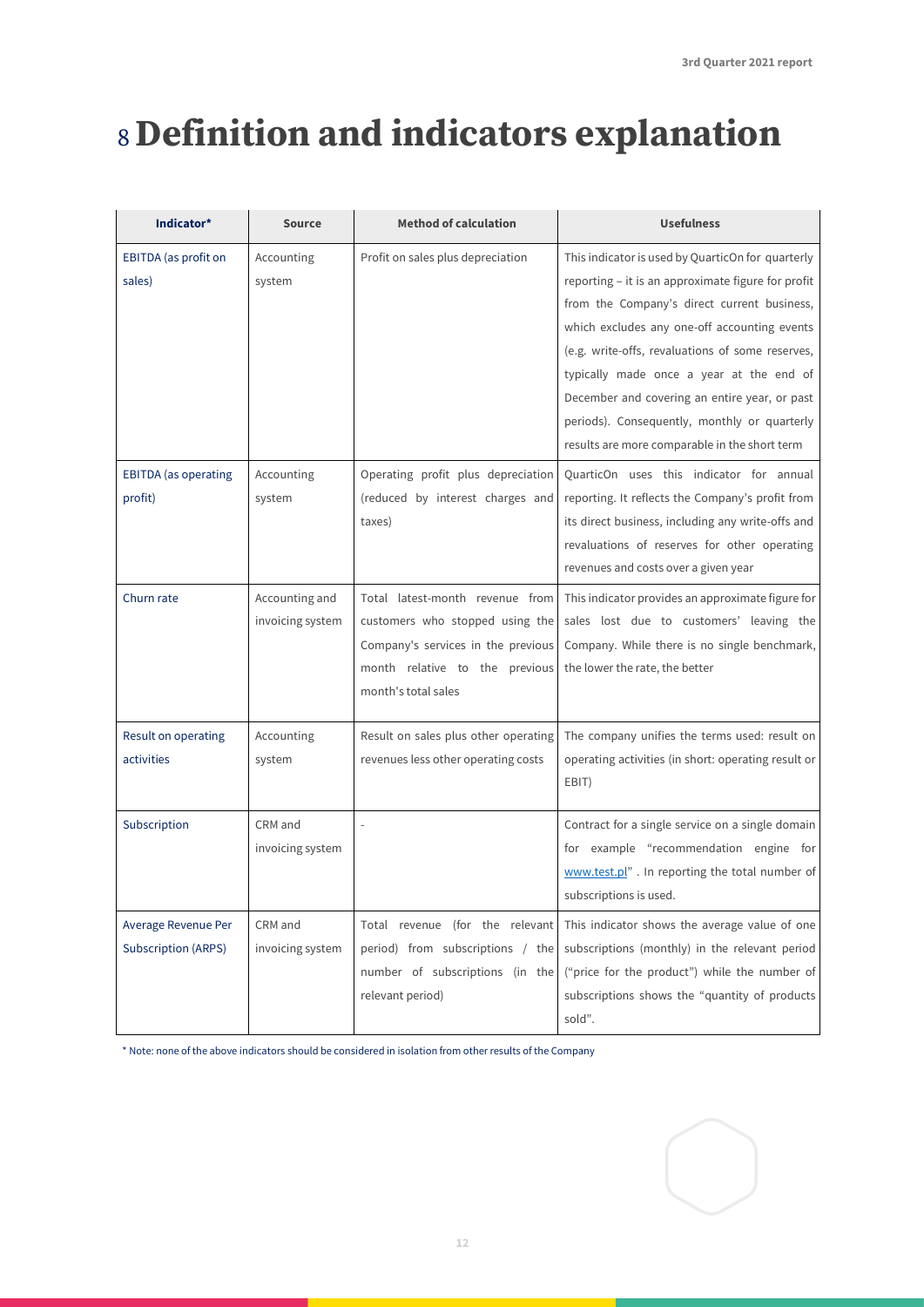# <span id="page-12-0"></span>**<sup>9</sup> Shortened financial statement**

## <span id="page-12-1"></span>9.1 **Introduction**

### **Basic information for the company**

| <b>Name of the company:</b>                            | QuarticOn Spółka Akcyjna                                                                          |
|--------------------------------------------------------|---------------------------------------------------------------------------------------------------|
| Seat:                                                  | Warsaw, Poland                                                                                    |
| <b>Address:</b>                                        | 02-017 Warsaw, Al. Jerozolimskie 123A                                                             |
| <b>Incorporation date</b>                              | Notarial deed 13.05.2011                                                                          |
|                                                        | Entry to the Register of Entrepreneurs under National Court Register Number KRS 0000389015.       |
|                                                        | The entry has been made by the District Court in Warsaw, 12th Commercial Division of the National |
|                                                        | Court Register on 11.06.2011. In result of a transformation into Spółka Akcyjna (Joint Stock      |
| Company), new number has been granted: KRS 0000715276. |                                                                                                   |
| <b>Polish Taxpayer Identification Number:</b>          | NIP: 5213608082                                                                                   |
| <b>Polish Business Registry Number:</b>                | REGON: 142977414                                                                                  |

| On behalf of the Issuer, the following | Wyborski Paweł – President of the Board    |
|----------------------------------------|--------------------------------------------|
| persons operate:                       | Giergielewicz Michał – Member of the Board |
| Company's manner of representation:    | Each member of the Board independently     |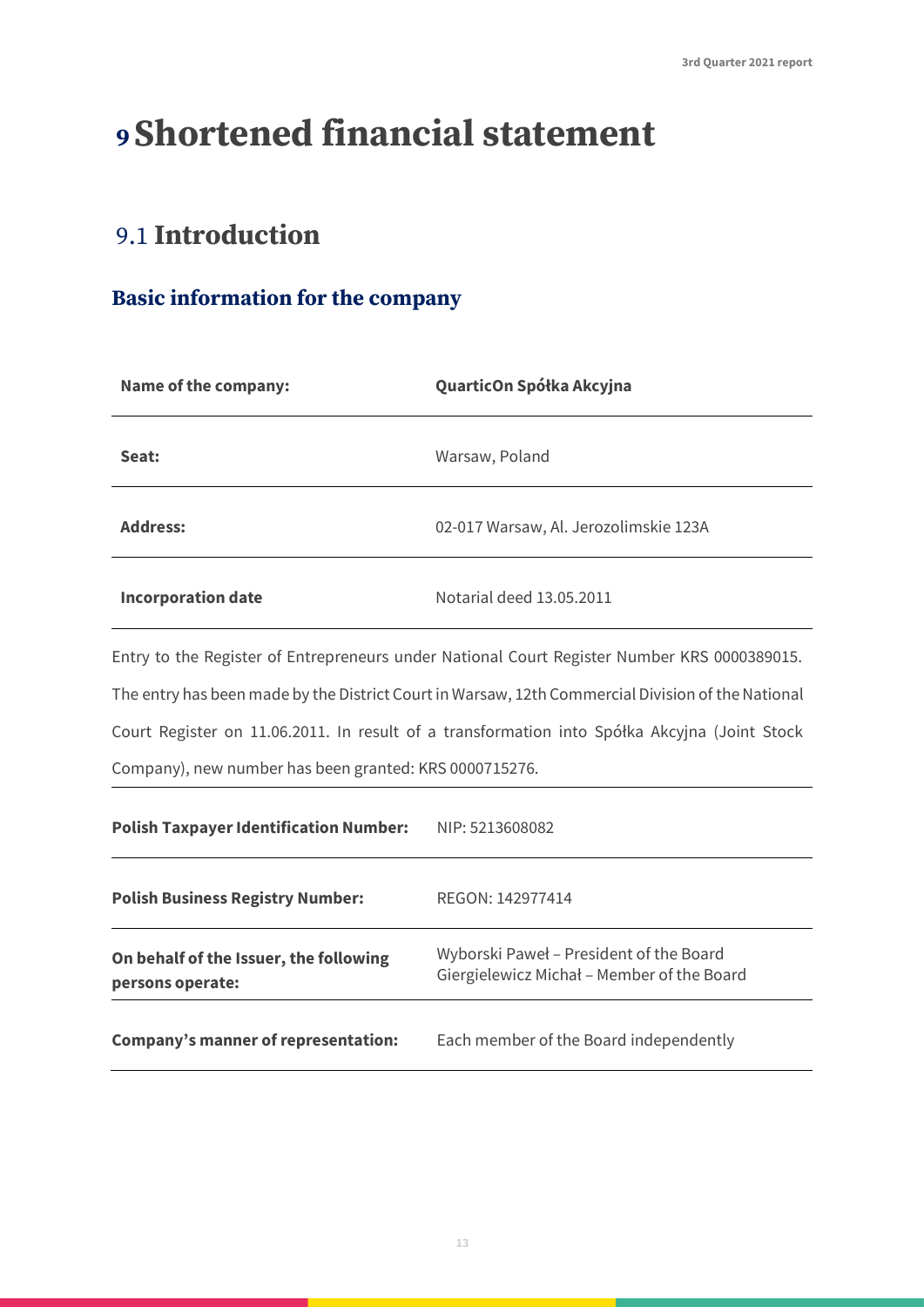**'000 Euro**

This quarterly report of QuarticOn S.A. was drawn up in accordance with the requirements of § 5 sec. 1 point 1 of Annex 3 to the Alternative Trading System Regulations - "Current and periodic information provided in the alternative trading system on the NewConnect market" in connection with the provisions of § 5 subparagraph 3 and sec. 4.1 and 4.2. The financial data presented in this quarterly report of the Company includes data for the period from July  $1<sup>st</sup>$  to September 30, 2021 and comparative data for the same period of the previous year. The balance sheet data is presented as at September 30, 2021, and the comparative data as at September 30, 2020. All financial information has been presented in thousands of Euro  $(\epsilon)$ .

Used exchange rates (based on National Bank of Poland rates):

- 3rd Quarter of 2021: 1 EUR = 4.6329 PLN (zł),
- 3rd Quarter of 2020: 1 EUR = 4.5268 PLN (zł),
- 2nd Quarter of 2021: 1 EUR = 4.5208 PLN (zł),

### <span id="page-13-0"></span>9.2 **Balance sheet**

### **Assets**

|                  |                     | <b>Items</b>                                                      | As of<br>30.09.2021 | As of<br>30.09.2020 |
|------------------|---------------------|-------------------------------------------------------------------|---------------------|---------------------|
| Α.               | <b>Fixed assets</b> |                                                                   | 1 1 60.8            | 1337.1              |
| ı.               |                     | Intangible and legal assets                                       | 1158.1              | 1333.0              |
| 1.               |                     | R&D expenses                                                      | 1 1 58.1            | 1 3 3 0 . 3         |
| 2.               | Goodwill            |                                                                   | 0,0                 | 0,0                 |
| 3.               |                     | Other intangible assets                                           | 0,0                 | 2.7                 |
| 4.               |                     | Advances for intangible assets                                    | 0,0                 | 0,0                 |
| Ш.               |                     | <b>Tangible fixed assets</b>                                      | 1.7                 | 2.9                 |
| 1.               |                     | Tangible fixed assets in use                                      | 1.7                 | 2.9                 |
|                  | a)                  | land (including right to perpetual usufruct)                      | 0.0                 | 0.0                 |
|                  | b)                  | buildings. premises. civil and water engineering structures       | 0.0                 | 0.0                 |
|                  | $\mathsf{C}$        | technical equipment and machines                                  | 1.7                 | 2.9                 |
|                  | d)                  | means of transport                                                | 0.0                 | 0.0                 |
|                  | e)                  | other tangible fixed assets                                       | 0.0                 | 0.1                 |
| 2.               |                     | Tangible fixed assets under construction                          | 0.0                 | 0.0                 |
| 3.               |                     | Advances for tangible fixed assets under construction             | 0.0                 | 0.0                 |
| III.             |                     | Long-term receivables                                             | 0.0                 | 0.0                 |
| 1.               |                     | From related parties                                              | 0.0                 | 0.0                 |
| $\overline{2}$ . |                     | From other parties. in which the company holds capital commitment |                     | 0.0                 |
| 3.               |                     | From other parties                                                |                     | 0.0                 |
| IV.              |                     | <b>Long-term investments</b>                                      |                     | 1.1                 |
| 1.               |                     | Real property                                                     | 0.0                 | 0.0                 |
| 2.               |                     | Intangible and legal assets                                       | 0.0                 | 0.0                 |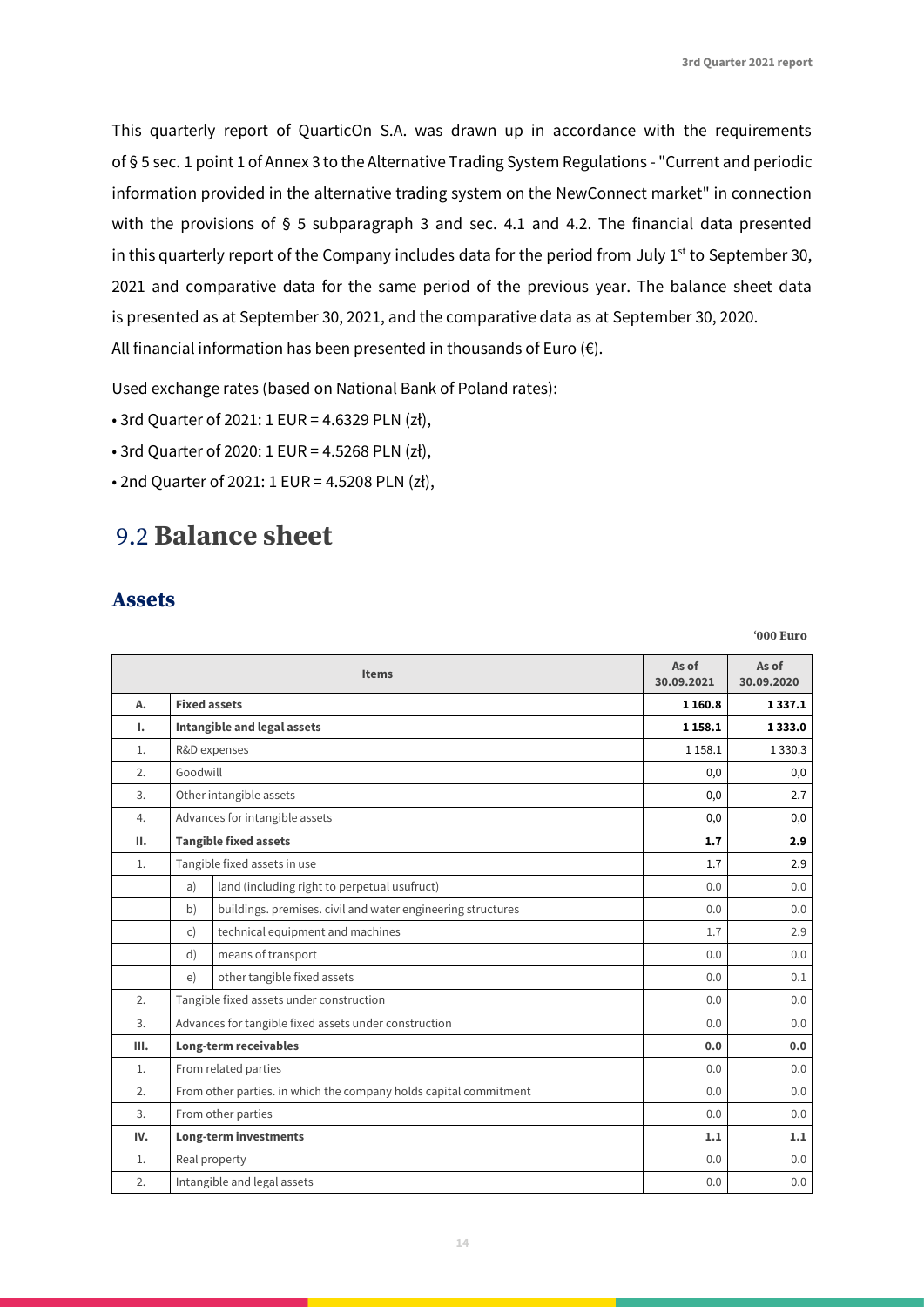|                     |              | <b>Items</b>                                                                  | As of<br>30.09.2021 | As of<br>30.09.2020 |
|---------------------|--------------|-------------------------------------------------------------------------------|---------------------|---------------------|
| 3.                  |              | Long-term financial assets                                                    | 1.1                 | 1.1                 |
|                     | a)           | in related parties                                                            | 1.1                 | 1.1                 |
|                     | b)           | in other parties, in which the company holds capital commitment               | 0.0                 | 0.0                 |
|                     | $\mathsf{C}$ | in other parties                                                              | 0.0                 | 0.0                 |
| 4.                  |              | Other long-term investments                                                   | 0.0                 | 0.0                 |
| v.                  |              | <b>Long-term prepayments</b>                                                  | 0.0                 | 0.0                 |
| 1.                  |              | Deferred tax assets                                                           | 0.0                 | 0.0                 |
| 2.                  |              | Other prepayments                                                             | 0.0                 | 0.0                 |
| в.                  |              | <b>Current assets</b>                                                         | 312.6               | 473.7               |
| Ι.                  | Inventory    |                                                                               | 0.0                 | 0.0                 |
| 1.                  | Materials    |                                                                               | 0.0                 | 0.0                 |
| 2.                  |              | Intermediate products and work in progress                                    | 0.0                 | 0.0                 |
| 3.                  |              | Finished products                                                             | 0.0                 | 0.0                 |
| 4.                  | Goods        |                                                                               | 0.0                 | 0.0                 |
| 5.                  |              | Advances for deliveries and services                                          | 0.0                 | 0.0                 |
| н.                  |              | <b>Short-term receivables</b>                                                 | 151.6               | 155.4               |
| 1.                  |              | Receivables from related parties                                              | 0.0                 | 0.0                 |
|                     | a)           | trade receivables. maturing:                                                  | 0.0                 | 0.0                 |
|                     |              | - up to 12 months                                                             | 0.0                 | 0.0                 |
|                     |              | - over 12 months                                                              | 0.0                 | 0.0                 |
|                     | b)           | other                                                                         | 0.0                 | 0.0                 |
| 2.                  |              | Receivables from other entities in which the company holds capital commitment | 0.0                 | 0.0                 |
|                     | a)           | trade receivables. maturing:                                                  | 0.0                 | 0.0                 |
|                     |              | - up to 12 months                                                             | 0.0                 | 0.0                 |
|                     |              | - over 12 months                                                              | 0.0                 | 0.0                 |
|                     | b)           | other                                                                         | 0.0                 | 0.0                 |
| 3.                  |              | Receivables from other entities                                               | 151.6               | 155.4               |
|                     | a)           | trade receivables. maturing:                                                  | 80.3                | 102.1               |
|                     |              | - up to 12 months                                                             | 80.3                | 102.1               |
|                     |              | - over 12 months                                                              | 0.0                 | 0.0                 |
|                     | b)           | receivables from tax. subsidies. customs. social security and other benefits  | 34.9                | 21.1                |
|                     | c)           | other                                                                         | 36.4                | 32.3                |
|                     | d)           | claimed at court                                                              | 0.0                 | 0.0                 |
| Ш.                  |              | <b>Short-term investments</b>                                                 | 8.0                 | 3.7                 |
| 1.                  |              | Short-term financial assets                                                   | 8.0                 | 3.7                 |
|                     | a)           | in related parties                                                            | 0.0                 | 0.0                 |
|                     | b)           | in other parties                                                              | 0.0                 | 0.0                 |
|                     | $\mathsf{C}$ | cash and other pecuniary assets                                               | 8.0                 | 3.7                 |
| 2.                  |              | Other short-term investments                                                  | 0.0                 | 0.0                 |
| IV.                 |              | <b>Short-term prepayments</b>                                                 | 152.9               | 314.6               |
| c.                  |              | Called up share capital not paid                                              | 0.0                 | 0.0                 |
| D.                  |              | Own shares (stocks)                                                           | 0.0                 | 0.0                 |
| <b>Total Assets</b> |              |                                                                               | 1473.4              | 1810.8              |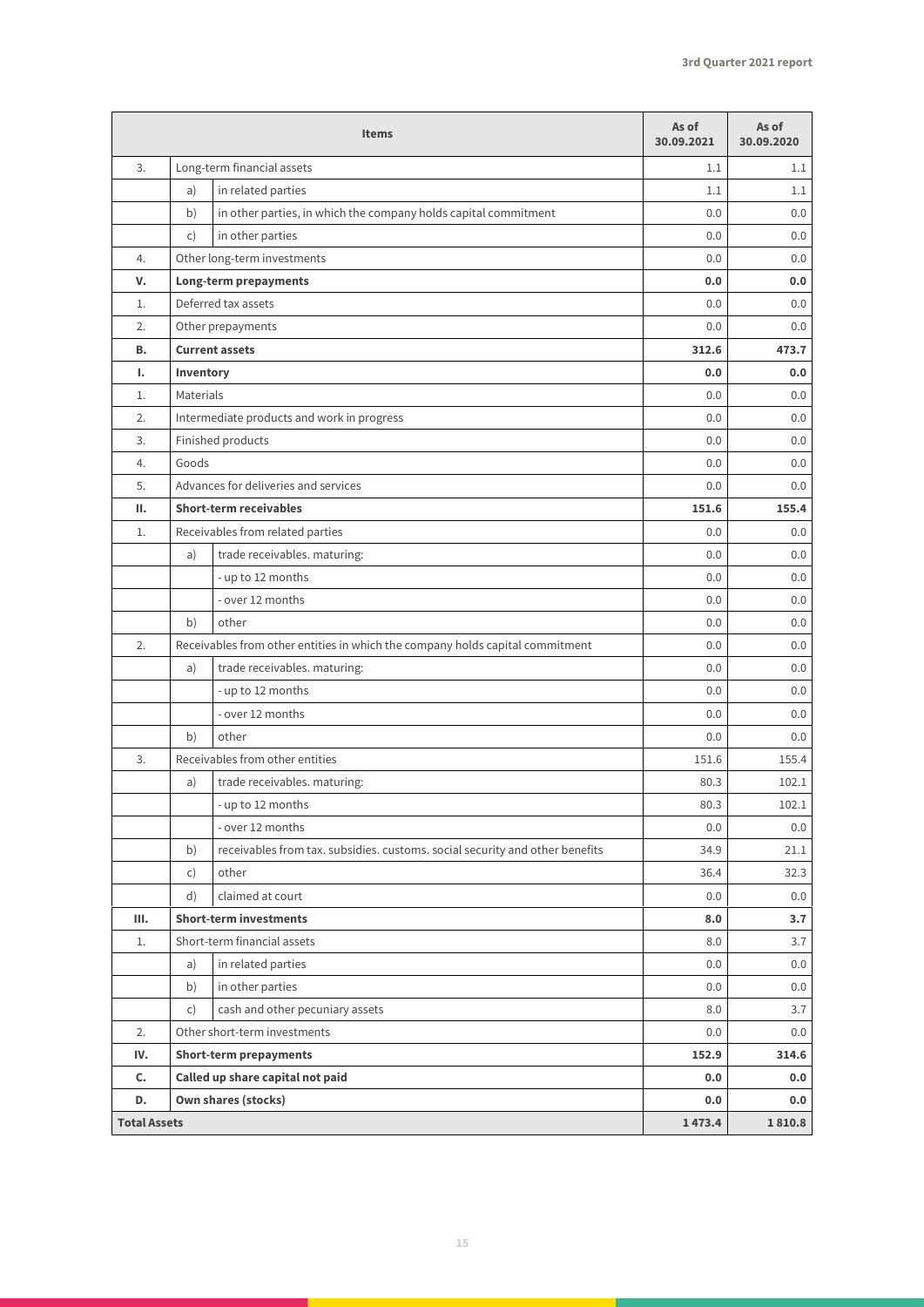### **Equity and liabilities**

|      |                                   | <b>Items</b>                                                       | As of<br>30.09.2021 | As of<br>30.09.2020 |
|------|-----------------------------------|--------------------------------------------------------------------|---------------------|---------------------|
| Α.   | <b>EQUITY</b>                     |                                                                    | 96.7                | 828.1               |
| ı.   |                                   | <b>Share capital</b>                                               | 30.3                | 31.0                |
| Ш.   |                                   | Supplementary capital. including                                   | 4 042.2             | 4 1 3 6 . 9         |
|      |                                   | - share (stock) premium                                            | 4042.2              | 4 1 3 6 .9          |
| III. |                                   | Revaluation reserve, including:                                    | 0.0                 | 0.0                 |
| IV.  |                                   | Other reserve capitals                                             | 0.0                 | 0.0                 |
| v.   | Profit (loss) from previous years |                                                                    | $-3403.0$           | $-2798.9$           |
| VI.  |                                   | Nett profit (loss)                                                 | $-572.8$            | $-541.0$            |
| VII. |                                   | Write-off on net profit during the financial year (negative value) | 0.0                 | 0.0                 |
| в.   |                                   | <b>Liabilities and provisions for liabilities</b>                  | 1376.7              | 982.7               |
| Ι.   |                                   | <b>Provisions for liabilities</b>                                  | 66.7                | 32.7                |
| 1.   |                                   | Provision for deferred income tax                                  | 0.0                 | 0.0                 |
| 2.   |                                   | Provision for retirement and similar benefits                      | 5.8                 | 6.2                 |
|      | - long-term                       |                                                                    | 0.0                 | 0.0                 |
|      | - short-term                      |                                                                    | 5.8                 | 6.2                 |
| 3.   |                                   | Other provisions                                                   | 60.9                | 26.6                |
|      | - long-term                       |                                                                    | 0.0                 | 0.0                 |
|      | - short-term                      |                                                                    | 60.9                | 26.6                |
| н.   |                                   | <b>Long-term liabilities</b>                                       | 378.8               | 351.2               |
| 1.   |                                   | To related parties                                                 | 0.0                 | 0.0                 |
| 2.   |                                   | To other parties, in which the company holds capital commitment    | 0.0                 | 0.0                 |
| 3.   |                                   | To other parties                                                   | 378.8               | 351.2               |
|      | a)                                | credits and loans                                                  | 378.8               | 351.2               |
|      | b)                                | arising from issuance of debt securities                           | 0.0                 | 0.0                 |
|      | $\mathsf{C}$ )                    | other financial liabilities                                        | 0.0                 | 0.0                 |
|      | d)                                | liabilities on bills of exchange                                   | 0.0                 | 0.0                 |
| III. |                                   | <b>Short-term liabilities</b>                                      | 882.6               | 565.5               |
| 1.   |                                   | To related parties                                                 | 57.4                | 58.8                |
|      | a)                                | trade liabilities, maturing:                                       | 0.0                 | 0.0                 |
|      | b)                                | other                                                              | 57.4                | 58.8                |
| 2.   |                                   | To other parties in which the company holds capital commitment     | 0.0                 | 0.0                 |
|      | a)                                | trade liabilities. maturing:                                       | 0.0                 | 0.0                 |
|      | b)                                | other                                                              | 0.0                 | 0.0                 |
| 3.   |                                   | To other parties                                                   | 825.2               | 506.8               |
|      | a)                                | credits and loans                                                  | 344.3               | 310.9               |
|      | b)                                | arising from issuance of debt securities                           | 0.0                 | 0.0                 |
|      | $\mathsf{C}$                      | other financial liabilities                                        | 0.0                 | 0.0                 |
|      | d)                                | trade liabilities, maturing:                                       | 332.5               | 129.3               |
|      |                                   | - up to 12 months                                                  | 332.5               | 129.3               |
|      |                                   | - over 12 months                                                   | 0.0                 | 0.0                 |
|      | e)                                | received advances for deliveries                                   | 0.0                 | 0.0                 |
|      | f)                                | liabilities on bills of exchange                                   | 0.0                 | 0.0                 |
|      | g)                                | tax. customs. insurance and other liabilities                      | 135.6               | 60.4                |
|      | h)                                | payroll liabilities                                                | 12.8                | 1.4                 |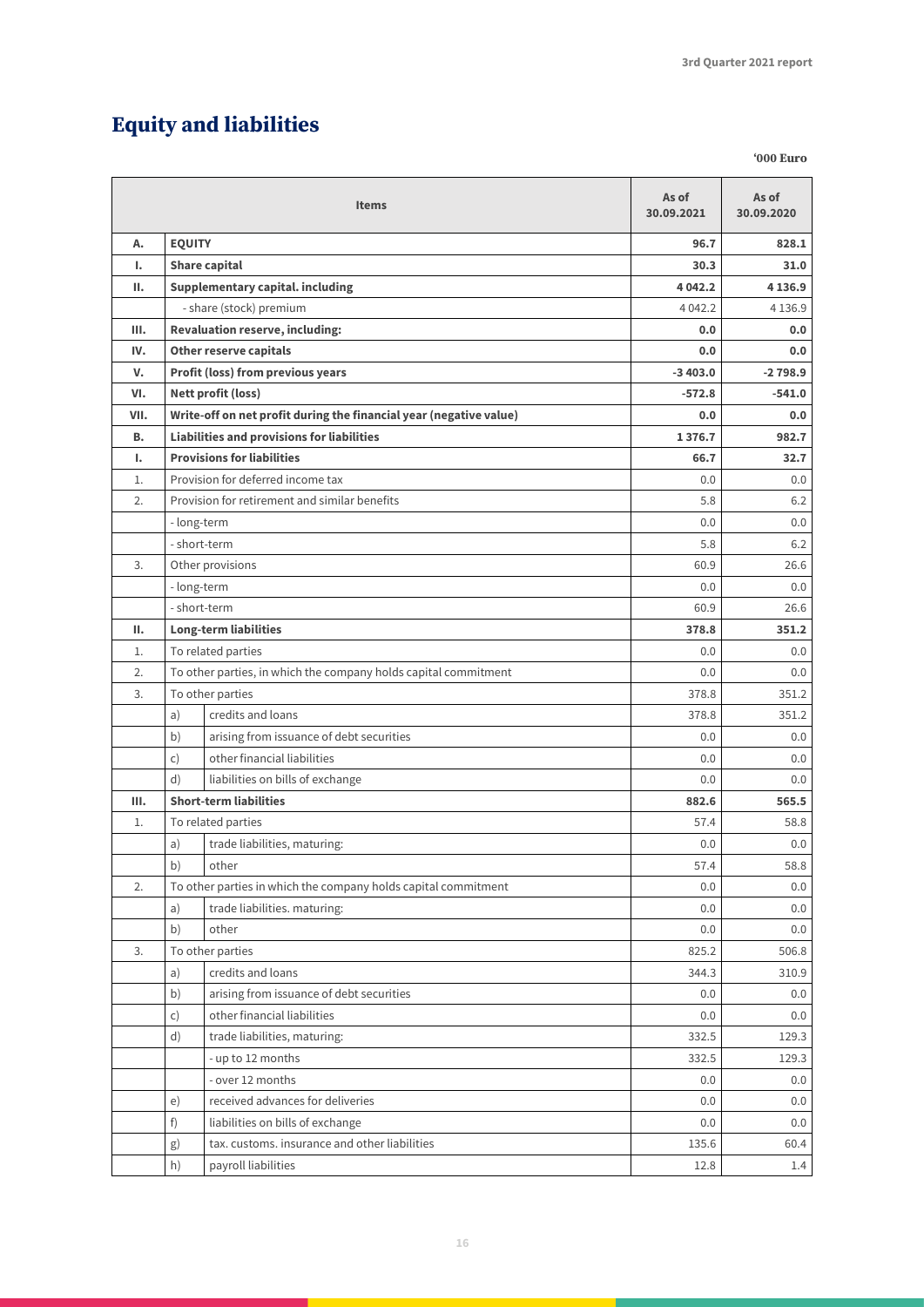|                          |                 | <b>Items</b>      | As of<br>30.09.2021 | As of<br>30.09.2020 |
|--------------------------|-----------------|-------------------|---------------------|---------------------|
|                          | i)              | other             | 0.0                 | 4.8                 |
| 4.                       |                 | Special funds     | 0.0                 | 0.0                 |
| IV.                      | <b>Accruals</b> |                   | 48.6                | 33.2                |
| 1.                       |                 | Negative goodwill | 0.0                 | 0.0                 |
| 2.                       | Other accruals  |                   | 48.6                | 33.2                |
|                          | - long-term     |                   | 0.0                 | 0.0                 |
|                          | - short-term    |                   | 48.6                | 33.2                |
| <b>Total Liabilities</b> |                 |                   | 1473.4              | 1810.8              |

## <span id="page-16-0"></span>9.3 **Profit and loss statement**

|              | <b>Items</b>                                                                                | <b>YTD</b><br>2021 | Only<br><b>IIIQ 2021</b> | <b>YTD</b><br>2020 | Only<br><b>IIIQ 2020</b> |
|--------------|---------------------------------------------------------------------------------------------|--------------------|--------------------------|--------------------|--------------------------|
| А.           | Net revenue from sales                                                                      | 678.8              | 213.5                    | 679.2              | 209.0                    |
|              | from related parties                                                                        | 0.0                | 0.0                      | 0.0                | 0.0                      |
| $\mathsf{L}$ | Net revenue from sales of products                                                          | 678.8              | 213.5                    | 679.2              | 209.0                    |
| II.          | Change in the balance of products (increase - positive<br>value, decrease - negative value) | 0.0                | 0.0                      | 0.0                | 0.0                      |
| III.         | Costs of manufacturing products for internal purposes                                       | 0.0                | 0.0                      | 0.0                | 0.0                      |
| IV.          | Net revenue from sales of goods and materials                                               | 0.0                | 0.0                      | 0.0                | 0.0                      |
| В.           | <b>Operating expenses</b>                                                                   | 1 2 1 4 .0         | 409.9                    | 1 1 8 4 . 6        | 354.6                    |
| $\mathbf{L}$ | Amortisation and depreciation                                                               | 383.0              | 127.2                    | 429.1              | 140.9                    |
| ΙΙ.          | Consumption of materials and energy                                                         | 3.3                | 1.0                      | 5.2                | 1.0                      |
| III.         | <b>External services</b>                                                                    | 498.5              | 169.8                    | 482.5              | 132.5                    |
| IV.          | Taxes and charges, including:                                                               | 8.9                | 2.4                      | 5.8                | 2.1                      |
|              | - excise duty                                                                               | 0.0                | 0.0                      | 0.0                | 0.0                      |
| V.           | Payroll                                                                                     | 272.4              | 92.5                     | 225.7              | 66.7                     |
| VI.          | Social security and other benefits, including:                                              | 37.3               | 13.1                     | 23.9               | 8.4                      |
|              | - retirement benefits                                                                       | 21.2               | 7.4                      | 18.1               | 5.4                      |
| VII.         | Other prime costs                                                                           | 10.5               | 3.9                      | 12.3               | 3.0                      |
| VIII.        | Value of goods and materials sold                                                           | 0,0                | 0.0                      | 0.0                | 0.0                      |
| C.           | Profit (loss) on sales (A - B)                                                              | $-535.2$           | $-196.4$                 | $-505.4$           | $-145.6$                 |
| D.           | <b>Other operating revenues</b>                                                             | 0.4                | 0.1                      | 18.6               | 0.7                      |
| Ι.           | Gain on disposal of non-financial fixed assets                                              | 0.0                | 0.0                      | 0.2                | 0.0                      |
| ΙΙ.          | <b>Subsidies</b>                                                                            | 0.0                | 0.0                      | 0.0                | 0.0                      |
| III.         | Revaluation of non-financial assets                                                         | 0.0                | 0.0                      | 16.4               | 0.0                      |
| IV.          | Other operating revenues                                                                    | 0.4                | 0.1                      | 1.9                | 0.7                      |
| Е.           | <b>Other operating expenses</b>                                                             | 0.9                | 0.5                      | 21.4               | 1.4                      |
| Ι.           | Loss on disposal of non-financial fixed assets                                              | 0.0                | 0.0                      | 0.0                | 0.0                      |
| ΙΙ.          | Revaluation of non-financial assets                                                         | 0.0                | 0.0                      | 0.0                | 0.0                      |
| III.         | Other operating expenses                                                                    | 0.9                | 0.5                      | 21.4               | 1.4                      |
| F.           | Profit (loss) on operating activities (C+D-E)                                               | $-535.6$           | $-196.8$                 | $-508.2$           | $-146.3$                 |
| G.           | <b>Financial revenues</b>                                                                   | 0.1                | 0.1                      | 2.5                | 2.6                      |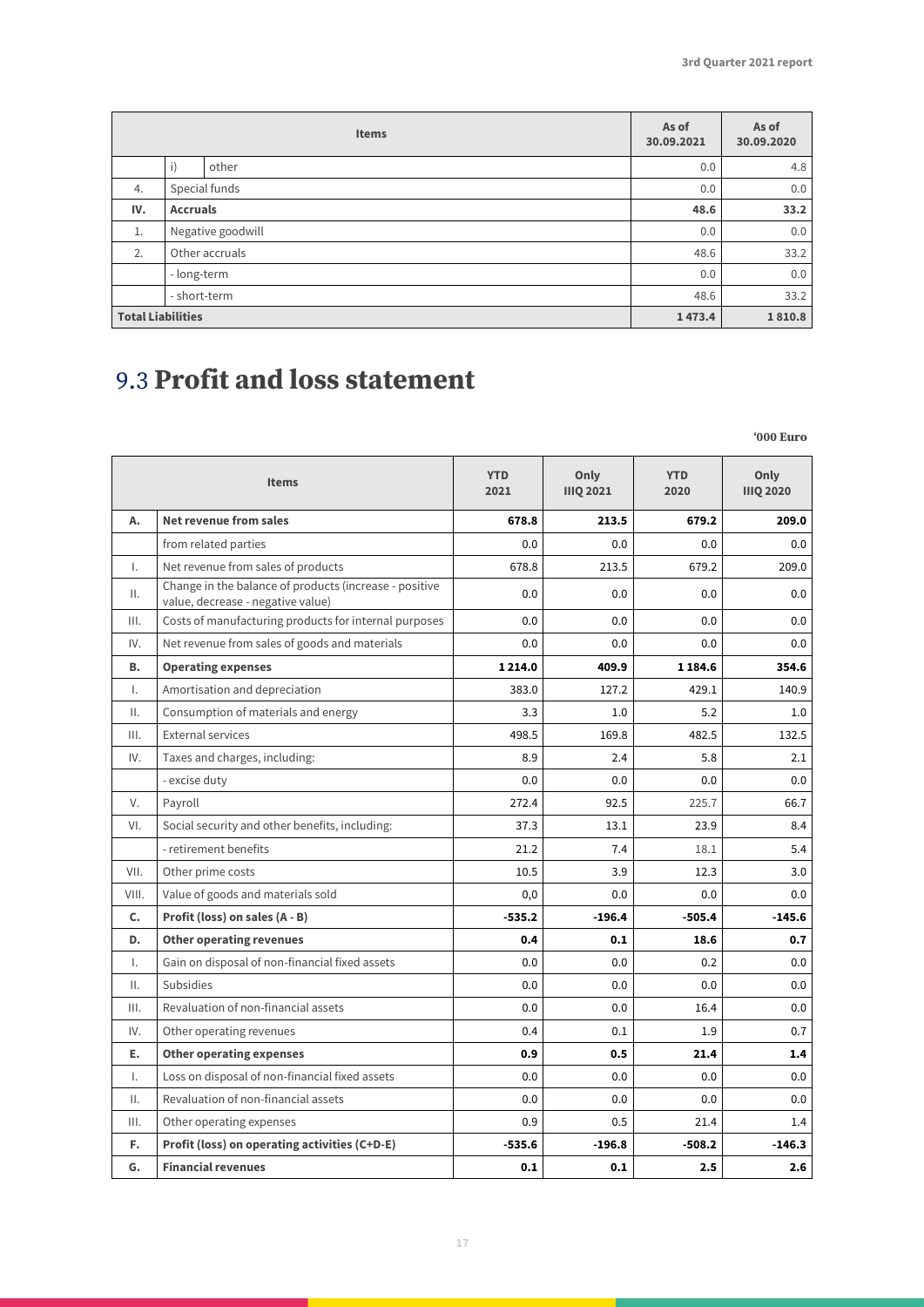|                 | <b>Items</b>                                                | <b>YTD</b><br>2021 | Only<br><b>IIIQ 2021</b> | <b>YTD</b><br>2020 | Only<br><b>IIIQ 2020</b> |
|-----------------|-------------------------------------------------------------|--------------------|--------------------------|--------------------|--------------------------|
| $\mathsf{L}$    | Dividend and profit sharing, including:                     | 0.0                | 0.0                      | 0.0                | 0.0                      |
| $\mathbf{II}$ . | Interest, including:                                        | 0.1                | 0.1                      | 0.0                | 0.0                      |
|                 | - from related parties                                      | 0.0                | 0.0                      | 0.0                | 0.0                      |
| III.            | Revenue from disposal of financial assets, including:       | 0.0                | 0.0                      | 0.0                | 0.0                      |
|                 | - in related parties                                        | 0.0                | 0.0                      | 0.0                | 0.0                      |
| IV.             | Revaluation of financial assets                             | 0.0                | 0.0                      | 0.0                | 0.0                      |
| V.              | Other                                                       | 0.0                | 0.0                      | 2.5                | 2.6                      |
| н.              | <b>Financial expenses</b>                                   | 37.2               | 11.8                     | 35.3               | 13.9                     |
| $\mathsf{L}$    | Interest, including:                                        | 29.3               | 7.4                      | 32.0               | 10.8                     |
|                 | - for related parties                                       | 0.0                | 0.0                      | 0.0                | 0.0                      |
| $\mathbf{II}$ . | Loss on disposal of financial assets, including:            | 0.0                | 0.0                      | 0.0                | 0.0                      |
|                 | - for related parties                                       | 0.0                | 0.0                      | 0.0                | 0.0                      |
| III.            | Revaluation of financial assets                             | 0.0                | 0.0                      | 0.0                | 0.0                      |
| IV.             | Other                                                       | 7.9                | 4.4                      | 3.3                | 3.0                      |
| ı.              | Gross profit (loss) (F+G-H)                                 | $-572.8$           | $-208.5$                 | $-541.0$           | $-157.6$                 |
| J.              | Income tax                                                  | 0.0                | 0.0                      | 0.0                | 0.0                      |
| Κ.              | Other statutory reductions in profit (increases in<br>loss) | 0.0                | 0.0                      | 0.0                | 0.0                      |
| L.              | Net profit (loss) (I-J-K)                                   | $-572.8$           | $-208.5$                 | $-541.0$           | $-157.6$                 |

### <span id="page-17-0"></span>9.4 **Cash flow statement**

|           |                      | <b>Items</b>                                                                   | <b>YTD</b><br>2021 | Only<br><b>IIIQ 2021</b> | <b>YTD</b><br>2020 | Only<br><b>IIIQ 2020</b> |
|-----------|----------------------|--------------------------------------------------------------------------------|--------------------|--------------------------|--------------------|--------------------------|
| А.        |                      | A. Cash flow from operating activities - indirect method                       |                    |                          |                    |                          |
| ı.        | I. Net profit (loss) |                                                                                | $-572.8$           | $-208.5$                 | $-541.0$           | $-157.6$                 |
| н.        |                      | II. Total adjustments                                                          | 670.6              | 216.9                    | 646.6              | 172.2                    |
|           | 1.                   | Amortisation and depreciation                                                  | 383.0              | 127.2                    | 429.1              | 140.9                    |
|           | 2.                   | Profit (loss) from differences of exchange rates                               | 0.0                | 0.0                      | 0.0                | 0.0                      |
|           | 3.                   | Interest and profit sharing (dividend)                                         | 28.2               | 7.2                      | 30.9               | 10.3                     |
|           | 4.                   | Profit (loss) on investment activities                                         | 0.0                | 0.0                      | $-0.2$             | 0.0                      |
|           | 5.                   | Change in provisions                                                           | 22.4               | 16.8                     | $-5.9$             | 0.3                      |
|           | 6.                   | Changes in inventory                                                           | 0.0                | 0.0                      | 0.0                | 0.0                      |
|           | $\overline{7}$ .     | Change in the balance of receivables                                           | $-32.1$            | $-20.5$                  | 65.7               | 15.0                     |
|           | 8.                   | Change in short-term liabilities excluding credits and loans                   | 244.8              | 106.6                    | 106.2              | 26.3                     |
|           | 9.                   | Change in prepayments and accruals                                             | 24.4               | $-20.4$                  | 20.9               | $-20.5$                  |
|           | 10.                  | Other adjustments                                                              | 0.0                | 0.0                      | 0.0                | 0.0                      |
| III.      |                      | III. Net cash flow from operating activities (I+/-II)                          | 97.9               | 8.4                      | 105.6              | 14.6                     |
| <b>B.</b> |                      | <b>B. Cash flows from investment activities</b>                                | 0.0                | 0.0                      | 0.0                | 0.0                      |
| ı.        |                      | I. Inflows                                                                     | 0.0                | 0.0                      | 0.2                | 0.0                      |
|           | 1.                   | Disposal of intangible and legal assets, tangible fixed assets                 | 0.0                | 0.0                      | 0.2                | 0.0                      |
|           | 2.                   | Disposal of investments in real property and in intangible and legal<br>assets | 0.0                | 0.0                      | 0.0                | 0.0                      |
|           | 3.                   | From financial assets, including:                                              | 0.0                | 0.0                      | 0.0                | 0.0                      |
|           |                      | a) in related parties                                                          | 0.0                | 0.0                      | 0.0                | 0.0                      |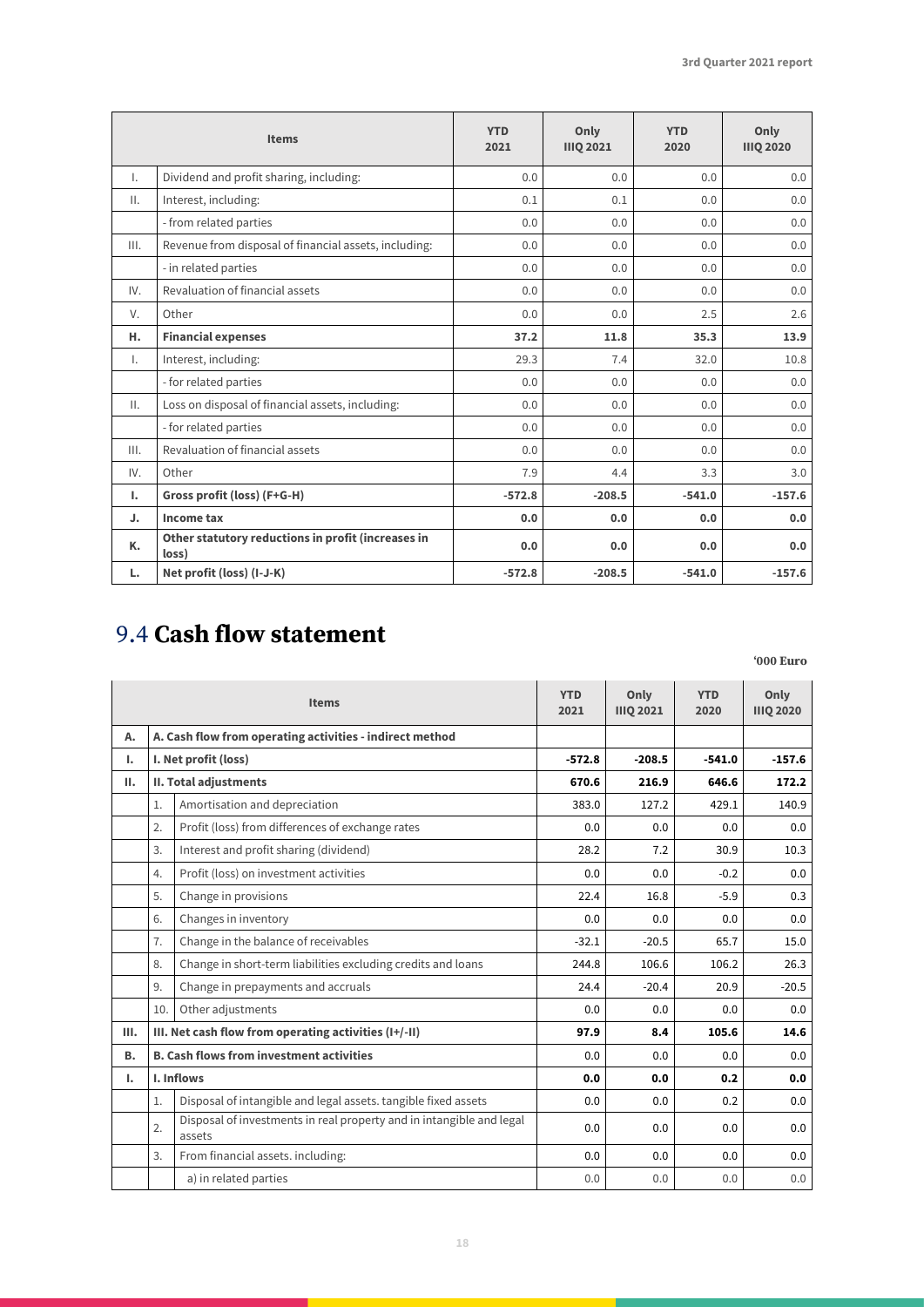| <b>Items</b> |    | <b>YTD</b><br>2021                                                                                  | Only<br><b>IIIQ 2021</b> | <b>YTD</b><br>2020 | Only<br><b>IIIQ 2020</b> |         |
|--------------|----|-----------------------------------------------------------------------------------------------------|--------------------------|--------------------|--------------------------|---------|
|              |    | b) in other parties                                                                                 | 0.0                      | 0.0                | 0.0                      | 0.0     |
|              |    | - disposal of financial assets                                                                      | 0.0                      | 0.0                | 0.0                      | 0.0     |
|              |    | - dividends and profit sharing                                                                      | 0.0                      | 0.0                | 0.0                      | 0.0     |
|              |    | - repayment of granted long-term loans                                                              | 0.0                      | 0.0                | 0.0                      | 0.0     |
|              |    | - interest                                                                                          | 0.0                      | 0.0                | 0.0                      | 0.0     |
|              | 4. | Other inflow from investment activities                                                             | 0.0                      | 0.0                | 0.0                      | 0.0     |
| н.           |    | II. Outflows                                                                                        | 133.9                    | 48.7               | 207.2                    | 58.9    |
|              | 1. | 257.3                                                                                               | 133.9                    | 48.7               | 207.2                    | 58.9    |
|              | 2. | Investment in real property. intangible and legal assets                                            | 0.0                      | 0.0                | 0.0                      | 0.0     |
|              | 3. | For financial assets. including:                                                                    | 0.0                      | 0.0                | 0.0                      | 0.0     |
|              | 4. | Other outflows from investment activities                                                           | 0.0                      | 0.0                | 0.0                      | 0.0     |
| Ш.           |    | III. Net cash flows from investment activities (I-II)                                               | $-133.9$                 | $-48.7$            | $-207.0$                 | $-58.9$ |
| c.           |    | C. Cash flows from financial activities                                                             | 0.0                      | 0.0                | 0.0                      | 0.0     |
| Ι.           |    | I. Inflows                                                                                          | 65.1                     | 41.6               | 69.7                     | 37.3    |
|              | 1. | Net inflows from issuance of shares and other capital instruments<br>and from capital contributions | 0.0                      | 0.0                | 0.0                      | 0.0     |
|              | 2. | Credits and loans                                                                                   | 65.1                     | 41.6               | 69.7                     | 37.3    |
|              | 3. | Issuance of debt securities                                                                         | 0.0                      | 0.0                | 0.0                      | 0.0     |
|              | 4. | Other inflows from financial activities                                                             | 0.0                      | 0.0                | 0.0                      | 0.0     |
| н.           |    | II. Outflows                                                                                        | 33.7                     | 0.0                | 14.0                     | 3.7     |
|              | 1. | Purchase of own shares (stocks)                                                                     | 0.0                      | 0.0                | 0.0                      | 0.0     |
|              | 2. | Dividend and payments to stockholders                                                               | 0.0                      | 0.0                | 0.0                      | 0.0     |
|              | 3. | Profit distribution liabilities other than profit distribution payments<br>to stockholders          | 0.0                      | 0.0                | 0.0                      | 0.0     |
|              | 4. | Repayment of credits and loans                                                                      | 32.4                     | 0.0                | 0.0                      | 0.0     |
|              | 5. | Redemption of debt securities                                                                       | 0.0                      | 0.0                | 0.0                      | 0.0     |
|              | 6. | Payment of other financial liabilities                                                              | 0.0                      | 0.0                | 0.0                      | 0.0     |
|              | 7. | Payment of liabilities arising from financial leases                                                | 0.0                      | 0.0                | 0.0                      | 0.0     |
|              | 8. | Interest                                                                                            | 1.4                      | 0.0                | 14.0                     | 3.7     |
|              | 9. | Other outflows from financial activities                                                            | 0.0                      | 0.0                | 0.0                      | 0.0     |
| Ш.           |    | III. Net cash flow from financial activities (I-II)                                                 | 31.4                     | 41.6               | 55.7                     | 33.6    |
| D.           |    | D. Total net cash flows (A.III+/-B.III+/-C.III)                                                     | $-4.7$                   | 1.3                | -45.7                    | $-10.7$ |
| Е.           |    | E. Balance sheet change in cash, including:                                                         | -4.7                     | 1.3                | $-45.7$                  | $-10.7$ |
|              |    | change in cash due to exchange differences                                                          | 0.0                      | 0.0                | 0.0                      | 0.0     |
| F.           |    | F. Cash opening balance                                                                             | 12.7                     | 6.7                | 49.4                     | 14.4    |
| G.           |    | G. Cash closing balance (F+/-D), including: *                                                       | 8.0                      | 8.0                | 3.7                      | 3.7     |
|              |    | of limited disposability                                                                            | 0.0                      | 0.0                | 0.0                      | 0.0     |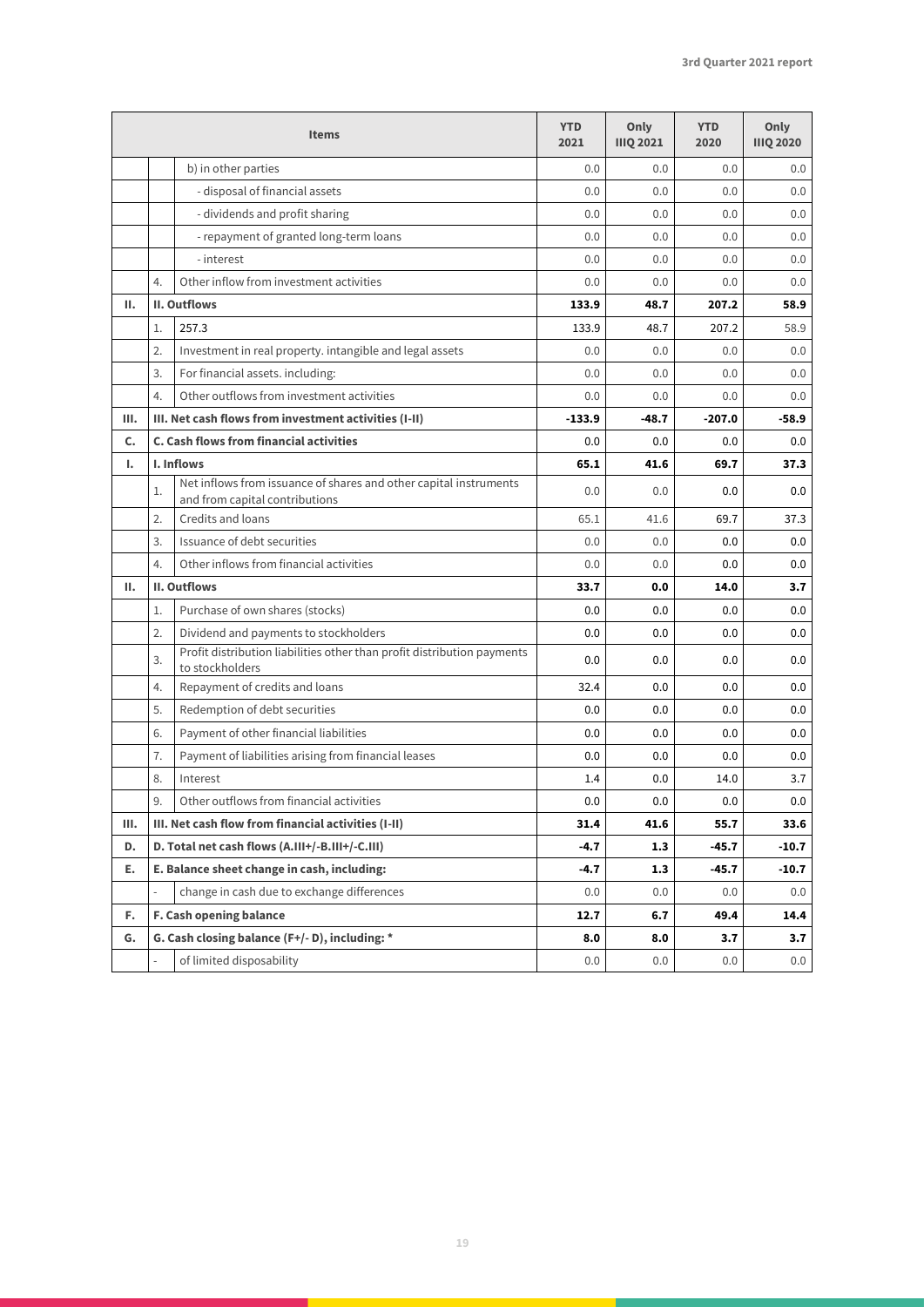## <span id="page-19-0"></span>9.5 **Statement of changes in equity**

|      |    |                                                                                           |                     | '000 Euro           |
|------|----|-------------------------------------------------------------------------------------------|---------------------|---------------------|
|      |    | <b>Items</b>                                                                              | As of<br>30.09.2021 | As of<br>30.09.2020 |
| ı.   |    | <b>Opening balance of equity (OB)</b>                                                     | 669.5               | 1369.0              |
|      |    | a) changes in accounting principles                                                       | 0.0                 | 0.0                 |
|      |    | b) corrections of basic errors                                                            | 0.0                 | 0.0                 |
|      |    | c) capital increases                                                                      | 0.0                 | 0.0                 |
| I.a. |    | Opening balance of equity (OB) after adjustments                                          | 669.5               | 1369.0              |
|      | 1. | Opening balance of share capital                                                          | 30.3                | 30.7                |
|      |    | 1.2. Closing balance of share capital                                                     | 30.3                | 31.0                |
|      | 2. | Opening balance of called up share capital                                                | 0.0                 | 0.0                 |
|      |    | 2.1. Changes in called up share capital                                                   | 0.0                 | 0.0                 |
|      |    | 2.2. Closing balance of called up share capital                                           | 0.0                 | 0.0                 |
|      | 3. | <b>Opening balance of own shares</b>                                                      | 0.0                 | 0.0                 |
|      |    | 3.1. Increase in own shares                                                               | 0.0                 | 0.0                 |
|      |    | 3.2. Closing balance of own shares                                                        | 0.0                 | 0.0                 |
|      | 4. | Opening balance of supplementary capital                                                  | 4 0 4 2.2           | 4 1 3 6 . 9         |
|      |    | 4.1. Changes in supplementary capital                                                     | 0.0                 | 0.0                 |
|      |    | 4.2. Closing balance of supplementary capital                                             | 4 0 4 2.2           | 4 1 3 6 . 9         |
|      | 5. | Opening balance of revaluation reserve                                                    | 0.0                 | 0.0                 |
|      |    | 5.1. Changes in revaluation reserve                                                       | 0.0                 | 0.0                 |
|      |    | 5.2. Closing balance of revaluation reserve                                               | 0.0                 | 0.0                 |
|      | 6. | Opening balance of other reserve capitals                                                 | 0.0                 | 0.0                 |
|      |    | 6.1. Changes in other reserve capitals                                                    | 0.0                 | 0.0                 |
|      |    | 6.2. Closing balance of other reserve capitals                                            | 0.0                 | 0.0                 |
|      | 7. | Opening balance of previous years' profit (loss)                                          | $-3403.0$           | $-2798.9$           |
|      |    | 7.1. Opening balance of previous years' profit                                            | 0.0                 | 0.0                 |
|      |    | 7.2. Opening balance of previous years' profit after reconciliation to comparable<br>data | 0.0                 | 0.0                 |
|      |    | 7.3. Closing balance of previous years' profit                                            | 0.0                 | 0.0                 |
|      |    | 7.4. Opening balance of previous years' loss                                              | $-3403.0$           | $-2798.9$           |
|      |    | 7.5. Opening balance of previous years' loss after reconciliation to comparable<br>data   | $-3403.0$           | $-2798.9$           |
|      |    | 7.6. Closing balance of previous years' loss                                              | $-3403.0$           | $-2798.9$           |
|      |    | 7.7. Closing balance of previous years' profit (loss)                                     | $-3403.0$           | $-2798.9$           |
|      | 8. | <b>Net result</b>                                                                         | $-572.8$            | $-541.0$            |
|      |    | a) net profit                                                                             | 0.0                 | 0.0                 |
|      |    | b) net loss                                                                               | $-572.8$            | $-541.0$            |
|      |    | c) write-offs on profit                                                                   | 0.0                 | 0.0                 |
| н.   |    | <b>Closing balance of equity (CB)</b>                                                     | 96.7                | 828.1               |
| Ш.   |    | Equity including proposed profit distribution (loss coverage)                             | 96.7                | 828.1               |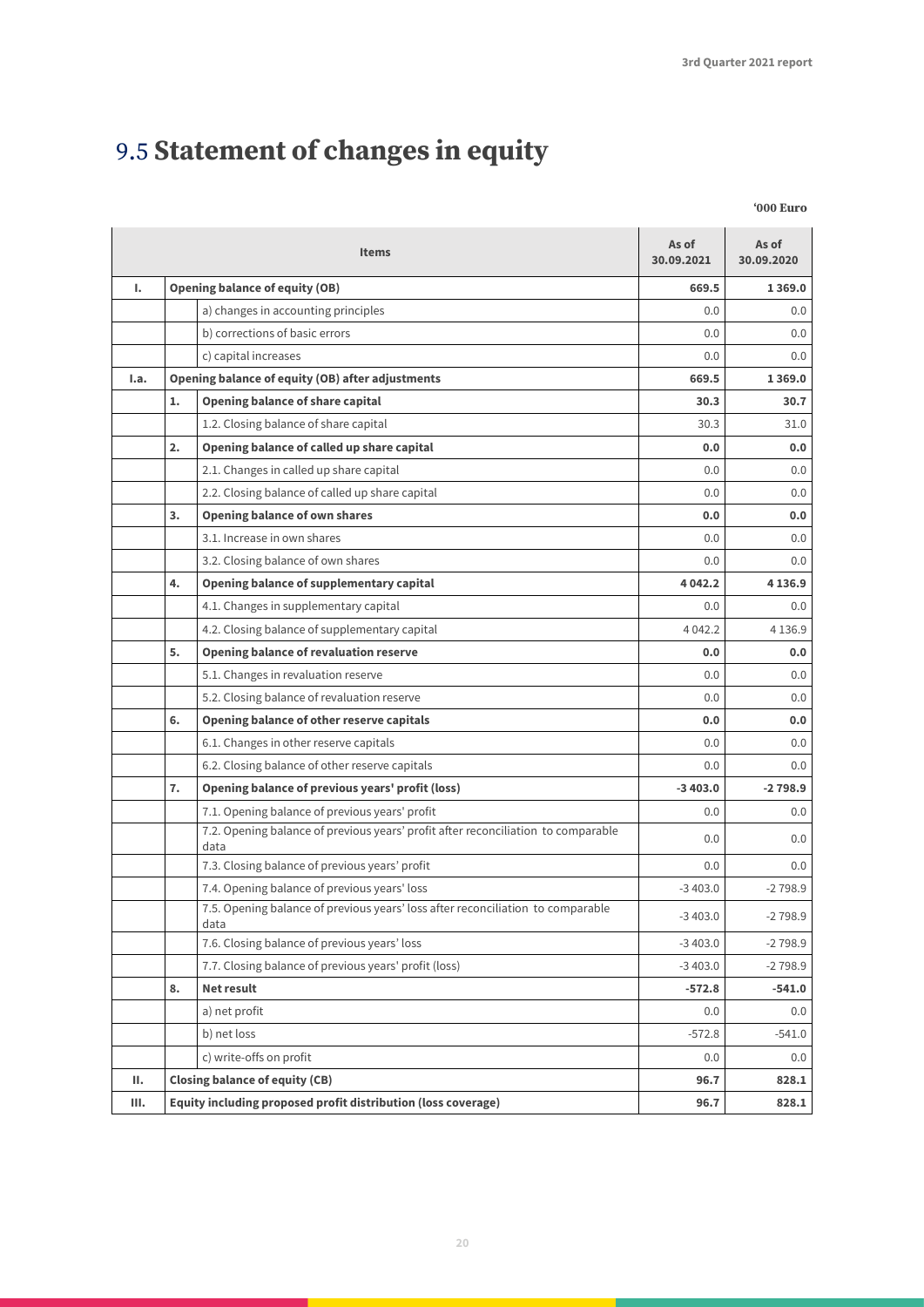## <span id="page-20-0"></span>9.6 **Additional information (3rd quarter of 2021)**

Sales structure:

**'000 Euro**

| <b>Items</b>                   | 01.07.2021 - 30.09.2021 | 01.07.2020 - 30.09.2020 |
|--------------------------------|-------------------------|-------------------------|
| Revenue from sales of products | 213.5                   | 209.0                   |
| - in Poland                    | 140.3                   | 143.0                   |
| - Other countries              | 73.1                    | 66.0                    |

Investments:

**'000 Euro**

| <b>Items</b>          | 01.07.2021 - 30.09.2021 | $01.07.2020 - 30.09.2020$ |
|-----------------------|-------------------------|---------------------------|
| R&D Investment Offset | $-48.7$                 | $-58.9$                   |



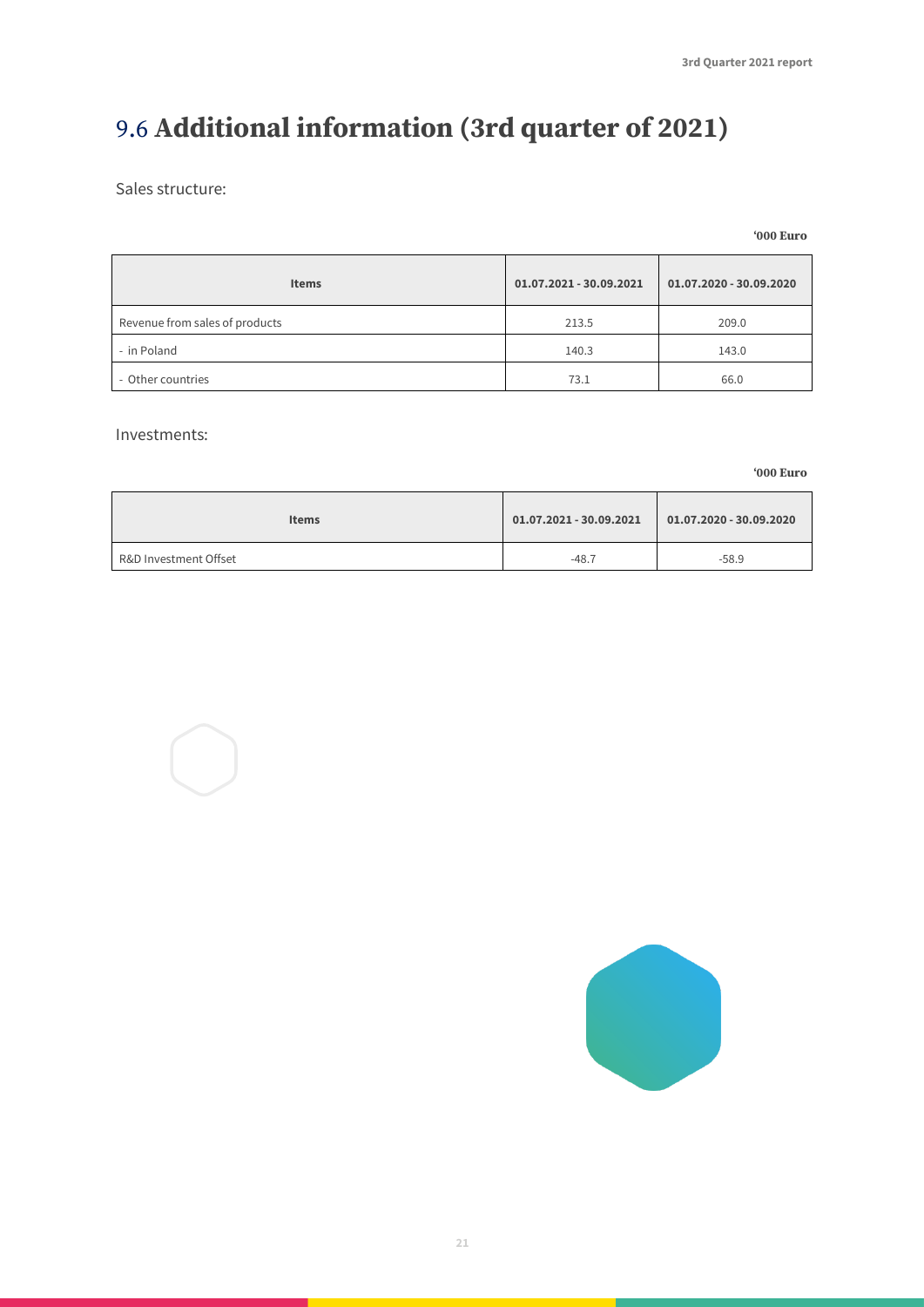## <span id="page-21-0"></span>9.7 **Principles adopted for drawing up of the financial statement**

Accounting books of the Company are being kept in accordance to the provision of the Accounting Act of 29<sup>th</sup> September 1994.

### **Tangible and intangible assets**

Tangible and intangible assets are being valued at purchase costs lowered by depreciation and impairment write-offs.

Price of acquiring fixed assets includes also servicing costs of liabilities incurred for funding them for the period of assembly and adaptation, as well as exchange rate differences lowered by revenue from that asset. The price of a fixed asset is increased by its improvements consisting in rebuilding, modernization and extension that make its use value higher than it was at the moment of putting into use.

Leased fixed assets put into use on a basis of leasing agreement are included into fixed assets, if the agreement complies with conditions stipulated in Art. 3 section 4 of the Accounting Act.

In case of liquidation, withdraw from service or other events causing loss of value of a fixed asset or an item of intangible and legal assets, a write-off is being carried out revaluating its value into other operating expenses. If the reason for the asset impairment write-off ceases, value equal to the entire asset or its constituent part previously wrote-off increases the value of an asset and is included respectively into other operating revenue.

Depreciation is being carried out with use of the straight-line method, established individually for each intangible and legal asset. Standard depreciation period and annual depreciation rate are established with useful economic life of an asset taken into account. Correctness of adopted periods and rates is verified periodically.

Non-property assets with initial value below PLN 3 500,00 are written-off once, in the month they are put into use.

Capital work in progress is valued in the amount of total direct costs of acquiring, lowered by impairment write-offs.

Capital work in progress is not depreciated until it is finished and put into use.

#### **Investments**

Investments cover assets acquired from economical benefits caused by increase in value of these assets, revenue acquired from them in form of interest, dividends (share in profit) or other benefits, including trade transactions. In particular, investments are financial assets, real estate and intangible assets that are not used by the Company, but were acquired for the purpose of these benefits.

Real estate and intangible and legal assets included into investments are valued in accordance to the principles for valuing fixed assets and intangible and legal assets.

Shares in subsidiaries are valued in accordance to purchase price with possible impairment taken into account.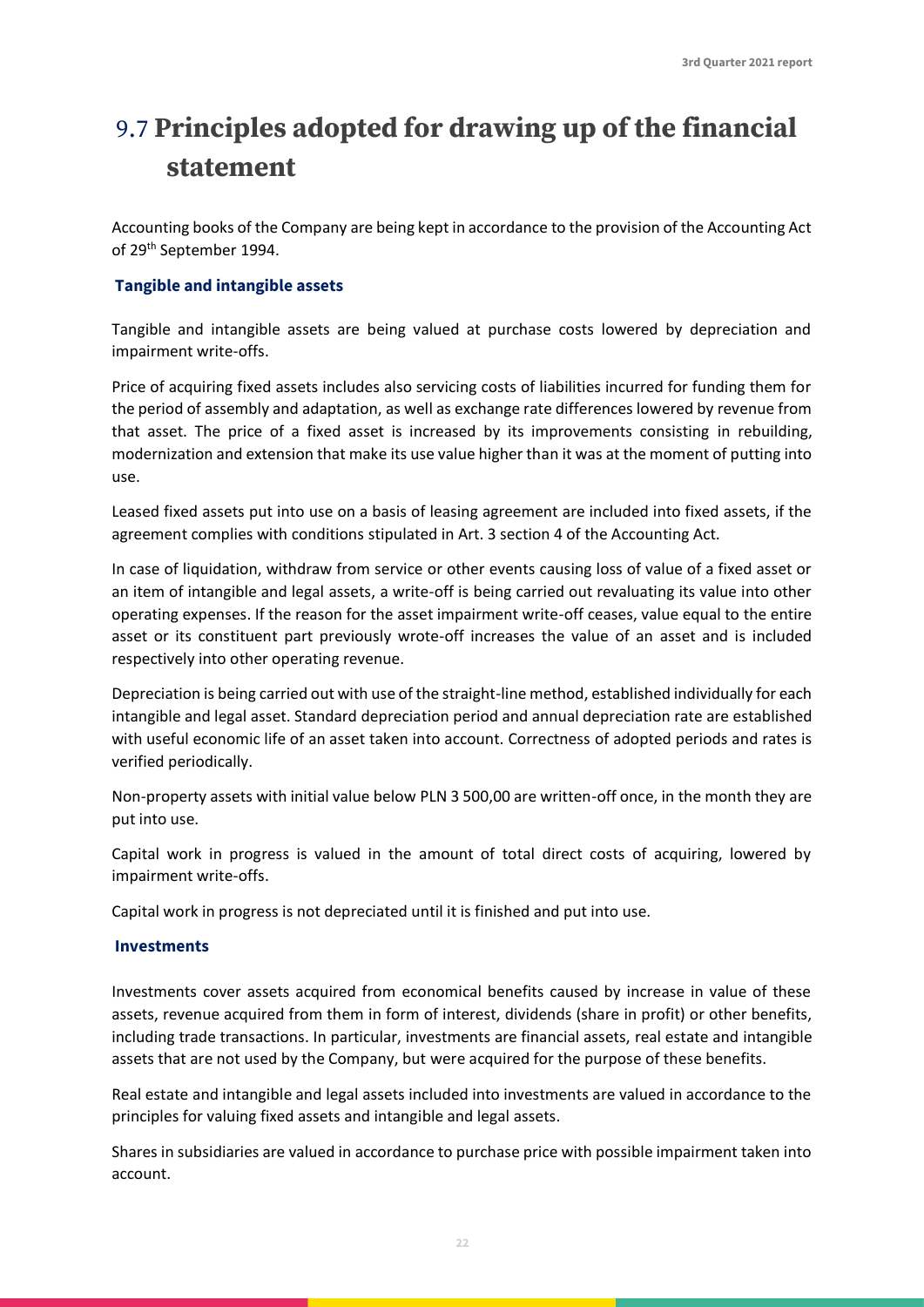### **Receivables**

Receivables are valued in the amount due, with observation of conservative valuation principle and presented in their net value (lowered by impairment write-downs).

Value of receivables is subject to periodic revision, taking into account the probability for it being paid through an impairment write-off.

Impairment write-offs are also being made for receivables brought to court. Impairment write-offs are included respectively to other operating or financial expenses in dependence of the type of receivable the write-off concerns.

Extinguished, expired or uncollectible (bad) debts lower the previous write-offs lower. If there were no write-offs for a given extinguished, expired or uncollectible (bad) debt, a write-off is made directly in other operating costs.

#### **Inventory**

The value of the inventory is calculated on the basis of purchase price, while rotation is valued with use of the FIFO principle.

In the balance, inventory is presented at its net value, i.e. lowered by the value of write-downs caused by it being valued in accordance to its net sales value.

### **Cash and cash equivalents**

Cash in bank and at hand is valued in accordance to its nominal value.

#### **Prepayments and accruals**

Prepayments are being presented in relation to costs incurred that concern the future reporting periods.

Accruals are being presented in the value of probable debts in the current reporting period, caused in particular:

- by payments made for the benefit of the unit by its trade partners, if the debt value can be realistically valued,
- by obligations related to current activity, future payments to unknown parties that can be estimated despite the fact that the day when liability will arise is not known yet, including warranty repairs and statutory warranty for long life products sold.

#### **Equity**

Equity is presented in the amount indicated in the articles of incorporation and entered into the court register. Declared, but not paid capital contributions are presented as called up share capital not paid. Supplementary capital is made from additional contributions. Reserve capital is made from previous years' profit

### **Provisions for liabilities**

Provisions for liabilities are presented in their justified, reliably estimated value.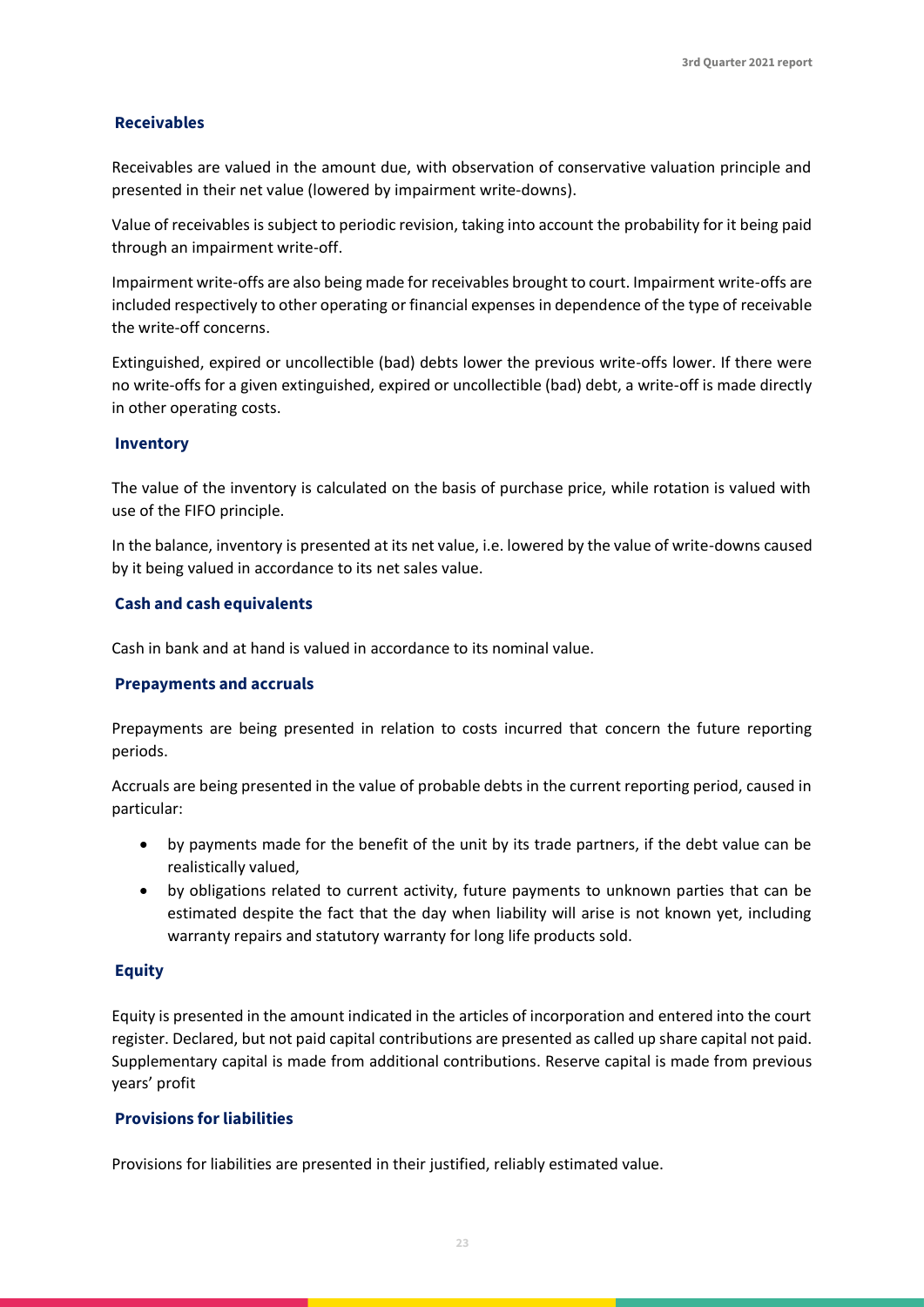These provisions are being made for:

- definite or largely probable future liabilities, the amount of which can be reliably estimated, in particular for losses from economic transactions in progress, for warranties made, guarantees, credit operations, results of court proceedings in progress;
- retirement and disability packages required by provisions of Art. 92 of the Labour Code. The provision is made in amount basing on the estimated probability of reaching retirement age in a 5-year age ranges.

#### **Liabilities**

Liabilities are being presented in the amount due.

#### **Unearned revenue**

Unearned revenue is valued in accordance to conservative valuation principle and cover the value of funds received or due from trade partners to be paid in future reporting periods.

#### **Deferred income tax**

The company stopped estimating assets due to deferred income tax, because the difference between the gross financial result and tax base - after eliminating the so-called fixed differences - is minimal.

#### **Revenue recognition**

Sales revenue is recognized in the moment the goods are supplied or the service is provided. Sale present the net value, i.e. not considering VAT and any rebates granted.

#### **Costs**

The costs incurred are presented in the profit and loss account to be compared to revenue in a given period.

### **Management Board of QuarticOn S.A.**

Paré Mort. Magichi

**Paweł Wyborski** President of the Board

**Michał Giergielewicz** Member of the Board